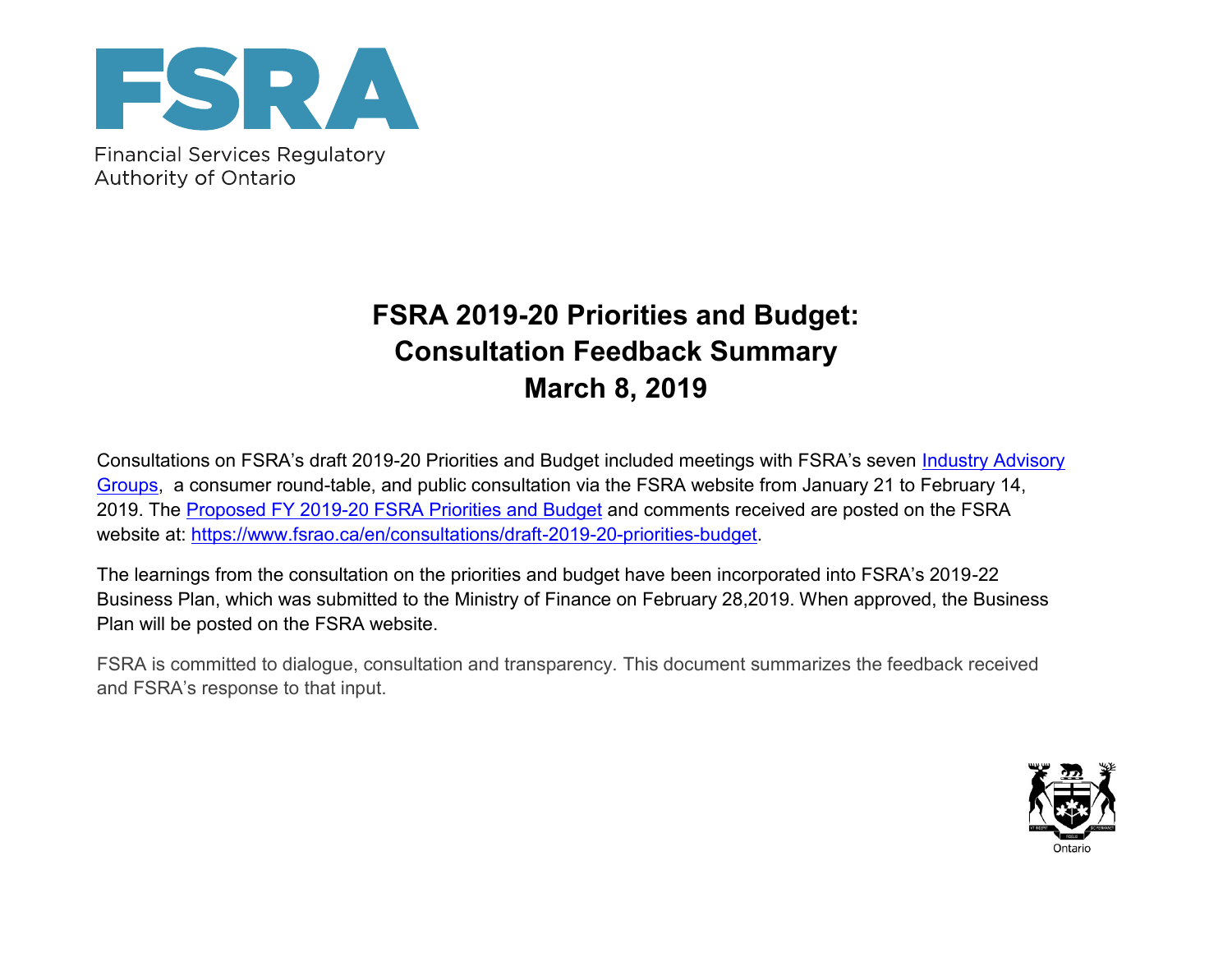| <b>Credit Union</b> | P&C Incl.<br>Auto | Life and Health | <b>UCL</b><br>⊣ت . | Mortgage Brokering | Pension | MISC. |
|---------------------|-------------------|-----------------|--------------------|--------------------|---------|-------|
|---------------------|-------------------|-----------------|--------------------|--------------------|---------|-------|

| <b>Stakeholder</b>                | <b>Comment</b>                                                                                                                                                                                                                                              |           | <b>Response</b>                                                                                                                                                                                                                                                                                              |
|-----------------------------------|-------------------------------------------------------------------------------------------------------------------------------------------------------------------------------------------------------------------------------------------------------------|-----------|--------------------------------------------------------------------------------------------------------------------------------------------------------------------------------------------------------------------------------------------------------------------------------------------------------------|
|                                   | • Support four regulatory priorities identified for the<br>credit union sector.                                                                                                                                                                             |           |                                                                                                                                                                                                                                                                                                              |
|                                   | 5.3 Sector Budgets                                                                                                                                                                                                                                          |           |                                                                                                                                                                                                                                                                                                              |
|                                   | • Concerned about sharp 6.6% increase from the<br>previous combined FSCO and DICO fee level -<br>recommend annual fee cap of 3% be considered                                                                                                               |           | The increase is due to direct cost increases of regulating<br>the credit union sector of \$0.8M. These increased costs in<br>adding credit union dedicated expertise to support the<br>sector are crucial to deliver on credit union sector priorities.                                                      |
|                                   |                                                                                                                                                                                                                                                             |           | A fee cap is not appropriate for a new regulatory body                                                                                                                                                                                                                                                       |
|                                   | 7.1.1 Burden Reduction: Review Inherited Guidance                                                                                                                                                                                                           |           |                                                                                                                                                                                                                                                                                                              |
| Desjardins (Credit<br>union only) | OSFI framework may be interesting to consider when<br>$\bullet$<br>determining approach to regulatory supervision in a<br>principles-based framework                                                                                                        | $\bullet$ | FSRA will add statement to 7.1.1 that development of<br>FSRA's regulatory model will be informed by other<br>principles-based regulatory models, including OSFI and<br><b>AMF</b>                                                                                                                            |
|                                   | 7.1.3 Regulatory Effectiveness: Establish Meaningful<br>Service Standards                                                                                                                                                                                   |           |                                                                                                                                                                                                                                                                                                              |
|                                   | Develop consumer-centric outcome targets including<br>$\bullet$<br>measures related to product availability, affordability,<br>satisfaction and innovation. Continuously benchmark<br>against leading regulators from a cost and<br>performance perspective |           | FSRA will work with stakeholders to develop and<br>implement service standards that measure our<br>effectiveness in meeting objectives and the needs of our<br>stakeholders. These are expected to include outcome,<br>cost and performance measures, including those aimed at<br>assessing consumer impacts |
|                                   | 7.2.2 Regulatory Effectiveness: Sectoral Expertise                                                                                                                                                                                                          |           |                                                                                                                                                                                                                                                                                                              |
|                                   | • Consider secondment opportunities within regulated<br>sectors                                                                                                                                                                                             | $\bullet$ | FSRA is committed to retaining, recruiting and training staff<br>to achieve appropriate sectoral expertise; secondments<br>will be considered but conflict issues may be difficult to<br>address                                                                                                             |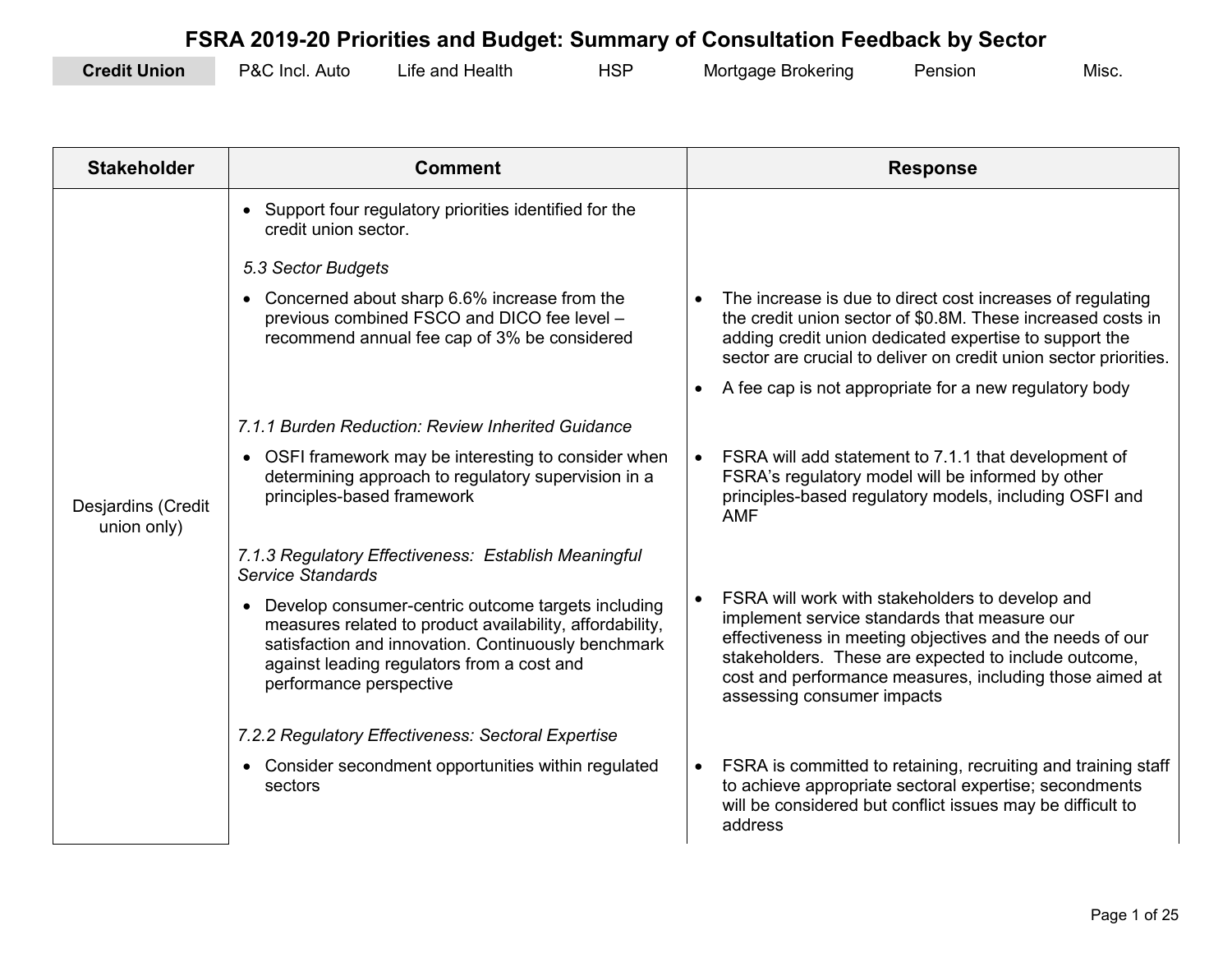| <b>Credit Union</b>      | P&C Incl. Auto<br>Life and Health                                                                                                                                                                                                                                                                                                                                                                                                                                                | <b>HSP</b> | Mortgage Brokering                                                                                                                                                                                                                                                                                                                                                                                                                                                                           | Pension         | Misc. |
|--------------------------|----------------------------------------------------------------------------------------------------------------------------------------------------------------------------------------------------------------------------------------------------------------------------------------------------------------------------------------------------------------------------------------------------------------------------------------------------------------------------------|------------|----------------------------------------------------------------------------------------------------------------------------------------------------------------------------------------------------------------------------------------------------------------------------------------------------------------------------------------------------------------------------------------------------------------------------------------------------------------------------------------------|-----------------|-------|
| <b>Stakeholder</b>       | <b>Comment</b>                                                                                                                                                                                                                                                                                                                                                                                                                                                                   |            |                                                                                                                                                                                                                                                                                                                                                                                                                                                                                              | <b>Response</b> |       |
|                          | 8.2.3 Adopt Industry Code of Conduct<br>• Conduct code should be implemented following<br>harmonization with similar codes in other jurisdictions<br>and gaining support and contributions of all Ontario<br>credit unions                                                                                                                                                                                                                                                       |            | As noted in 8.2.3, FSRA will review the national code of<br>conduct proposed by industry, and after discussions with<br>industry, consider how to use it as part of the FSRA<br>supervisory framework and discuss harmonization with<br>other credit union regulators. It is possible that<br>harmonization with other jurisdictions would require<br>additional time to achieve                                                                                                             |                 |       |
| Kawartha Credit<br>Union | • Expressed support for priorities<br>7.1.1 Burden Reduction: Review Inherited Guidance<br>• Recommend setting a metric and measurable target<br>for overall guidance reduction. Note that any change,<br>even removal of guidance has a short term cost to<br>regulated sectors<br>7.1.2 Burden Reduction: Review Data Collection and<br><b>Filing Requirements</b><br>• Make sector data available to credit unions at a<br>granular basis and consider harmonizing collection |            | FSRA will consult with MOF, stakeholders and other<br>$\bullet$<br>regulators to identify priority areas for review of guidance<br>and develop a plan for guidance review and restatement<br>following those discussions. Measurable targets could be<br>identified through that initial review<br>FSRA will review the current data and filing requirements<br>to identify ways to streamline data reporting requirements                                                                   |                 |       |
|                          | with other regulators (e.g., CMHC). Consider sharing<br>information about consumer perspectives and<br>priorities with the regulated sectors and report<br>consumer complaints by sector<br>7.2.5 Regulatory Effectiveness: Modernize Systems and<br>Processes<br>• Be transparent about controls on costs related to<br>systems investments. Provide transparency on budget<br>expectations for the next five years - are stakeholders                                          |            | to reduce the burden on regulated sectors. As well, FSRA<br>will consult industry on desired information and analytics<br>with a view to providing more useful information to<br>stakeholders, including complaints and consumer<br>perspectives. These suggestions will input into that<br>analysis<br>FSRA plans to consult stakeholders on an annual basis on<br>its priorities and budget. Since FSRA is a new agency, we<br>are not yet in a position to provide a 5 year forecast. The |                 |       |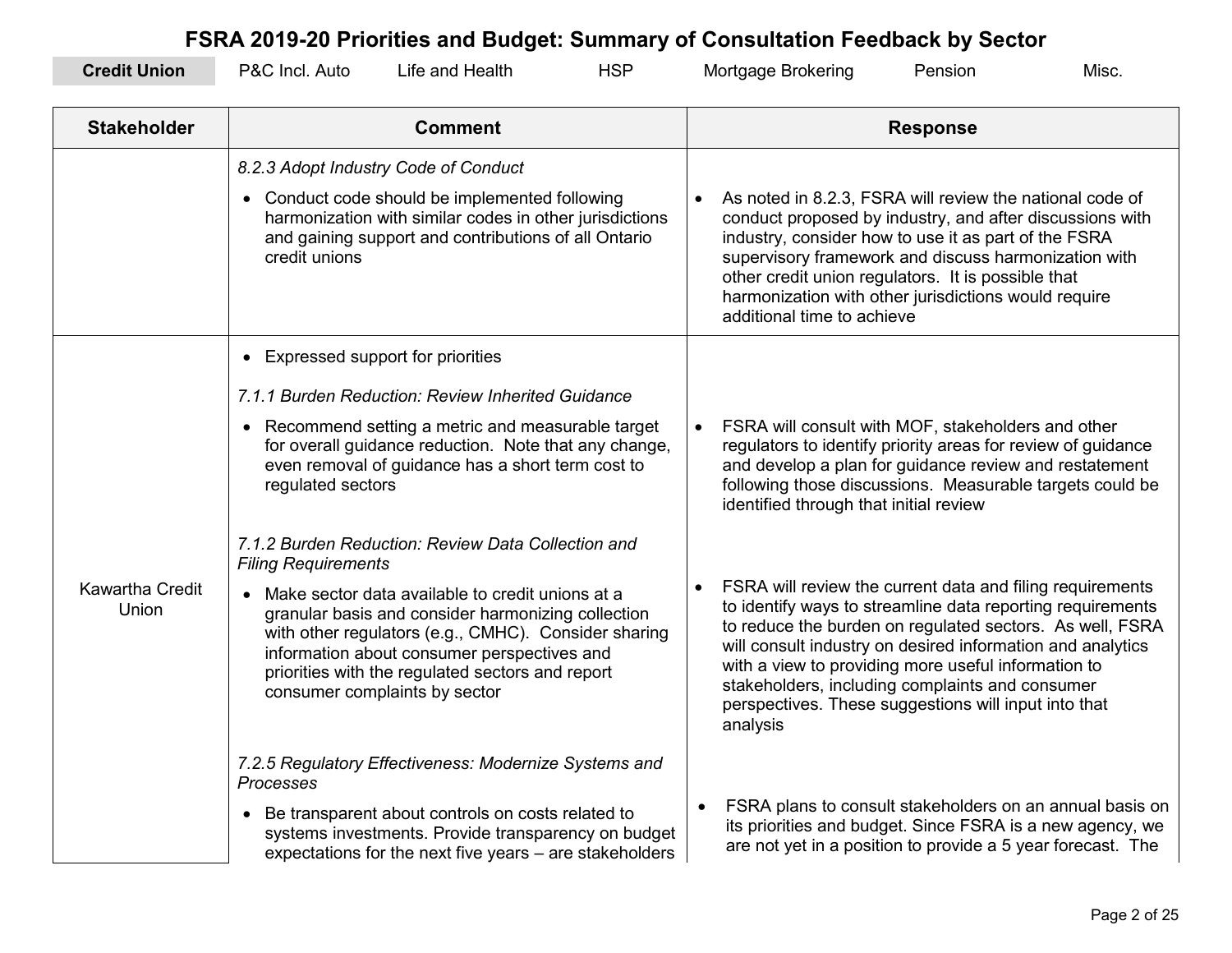| FSRA 2019-20 Priorities and Budget: Summary of Consultation Feedback by Sector |                                                                                                          |                                                                                                                       |            |                                                                                                                                                                                                      |                                                                                                                     |                 |       |
|--------------------------------------------------------------------------------|----------------------------------------------------------------------------------------------------------|-----------------------------------------------------------------------------------------------------------------------|------------|------------------------------------------------------------------------------------------------------------------------------------------------------------------------------------------------------|---------------------------------------------------------------------------------------------------------------------|-----------------|-------|
| <b>Credit Union</b>                                                            | P&C Incl. Auto                                                                                           | Life and Health                                                                                                       | <b>HSP</b> |                                                                                                                                                                                                      | Mortgage Brokering                                                                                                  | Pension         | Misc. |
|                                                                                |                                                                                                          |                                                                                                                       |            |                                                                                                                                                                                                      |                                                                                                                     |                 |       |
| <b>Stakeholder</b>                                                             |                                                                                                          | <b>Comment</b>                                                                                                        |            |                                                                                                                                                                                                      |                                                                                                                     | <b>Response</b> |       |
|                                                                                | going to be paying more? Credit union sector costs<br>are disproportionate to the size of the sector     |                                                                                                                       |            | costs for the sector reflect the costs of regulating that<br>sector, rather than the size of the sector                                                                                              |                                                                                                                     |                 |       |
|                                                                                | Framework                                                                                                | 8.2.4 Ensure Appropriate Resolution and DIRF                                                                          |            |                                                                                                                                                                                                      |                                                                                                                     |                 |       |
|                                                                                | Balance risk and liquidity with obtaining a reasonable<br>return on the DIRF                             |                                                                                                                       |            | The DIRF will be overseen by a Board committee. FSRA<br>will add a statement to this priority that this work is<br>expected to include an assessment of liquidity needs and<br>investment strategies |                                                                                                                     |                 |       |
|                                                                                | <b>Other Comments</b>                                                                                    |                                                                                                                       |            |                                                                                                                                                                                                      |                                                                                                                     |                 |       |
| <b>Insurance Brokers</b><br>Association of<br>Ontario (Credit<br>Union only)   | Confirmed association's agreement on FSRA<br>$\bullet$<br>operational strategy and documented priorities |                                                                                                                       |            |                                                                                                                                                                                                      | FSRA will follow up on the issue of the sale of insurance<br>by financial institutions where further information is |                 |       |
|                                                                                | $\bullet$                                                                                                | Offer to de-brief FSRA on activities related to Bank Act<br>restricting financial institutions from selling insurance |            |                                                                                                                                                                                                      | required                                                                                                            |                 |       |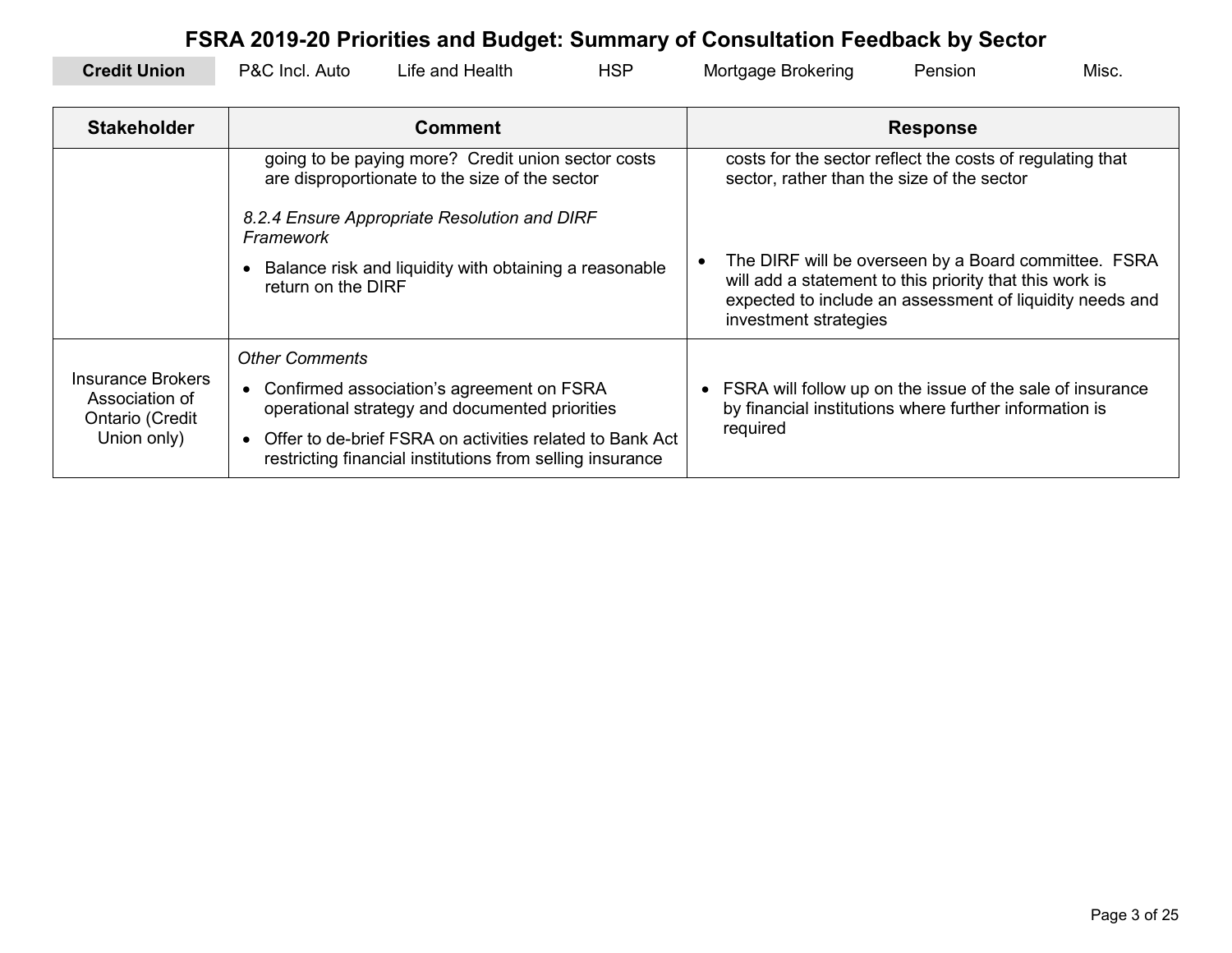| <b>Credit Union</b> | <b>P&amp;C Incl. Auto</b> | Life and Health | HSP | Mortgage Brokering | Pension | Misc. |
|---------------------|---------------------------|-----------------|-----|--------------------|---------|-------|
|---------------------|---------------------------|-----------------|-----|--------------------|---------|-------|

| <b>Stakeholder</b>       | <b>Key Comments and Recommendations</b>                                                                                                                                                                                                          |           | <b>Response</b>                                                                                                                                                                                                                                                                                              |
|--------------------------|--------------------------------------------------------------------------------------------------------------------------------------------------------------------------------------------------------------------------------------------------|-----------|--------------------------------------------------------------------------------------------------------------------------------------------------------------------------------------------------------------------------------------------------------------------------------------------------------------|
|                          | Proposed budget and priorities appear to be logical<br>and strategic; believe overall priorities of burden<br>reduction and regulatory effectiveness are<br>appropriate                                                                          |           |                                                                                                                                                                                                                                                                                                              |
|                          | 7.1.1 Burden Reduction: Review Inherited Guidance                                                                                                                                                                                                |           |                                                                                                                                                                                                                                                                                                              |
|                          | • OSFI framework may be interesting to consider<br>when determining approach to regulatory<br>supervision in a principles-based framework                                                                                                        | $\bullet$ | FSRA will add a statement to 7.1.1 that development of<br>FSRA's regulatory model will be informed other principles-<br>based regulatory models, including OSFI and AMF                                                                                                                                      |
|                          | 7.2.2 Regulatory Effectiveness: Sectoral Expertise                                                                                                                                                                                               |           |                                                                                                                                                                                                                                                                                                              |
| Desjardins (P&C<br>Only) | • Consider secondment opportunities within<br>regulated sectors                                                                                                                                                                                  |           | FSRA is committed to retaining, recruiting and training staff to<br>achieve appropriate sectoral expertise; secondments will be<br>considered but conflict issues may be difficult to address                                                                                                                |
|                          | 7.1.3 Regulatory Effectiveness: Establish Meaningful<br>Service Standards                                                                                                                                                                        |           |                                                                                                                                                                                                                                                                                                              |
|                          | • Develop consumer-centric outcome targets<br>including measures related to product availability,<br>affordability, satisfaction and innovation.<br>Continuously benchmark against leading regulators<br>from a cost and performance perspective |           | FSRA will work with stakeholders to develop and implement<br>service standards that measure our effectiveness in meeting<br>objectives and the needs of our stakeholders. These are<br>expected to include outcome, cost and performance<br>measures, including those aimed at assessing consumer<br>impacts |
|                          | <b>Other Comments</b>                                                                                                                                                                                                                            |           |                                                                                                                                                                                                                                                                                                              |
|                          | Standard treatment programs will lead to better<br>health outcomes and reduce health service<br>provider oversight effort required by FSRA                                                                                                       |           | • As part of its work supporting government's auto insurance<br>review FSRA will share these recommendations with MOF<br>and follow up where further information is required                                                                                                                                 |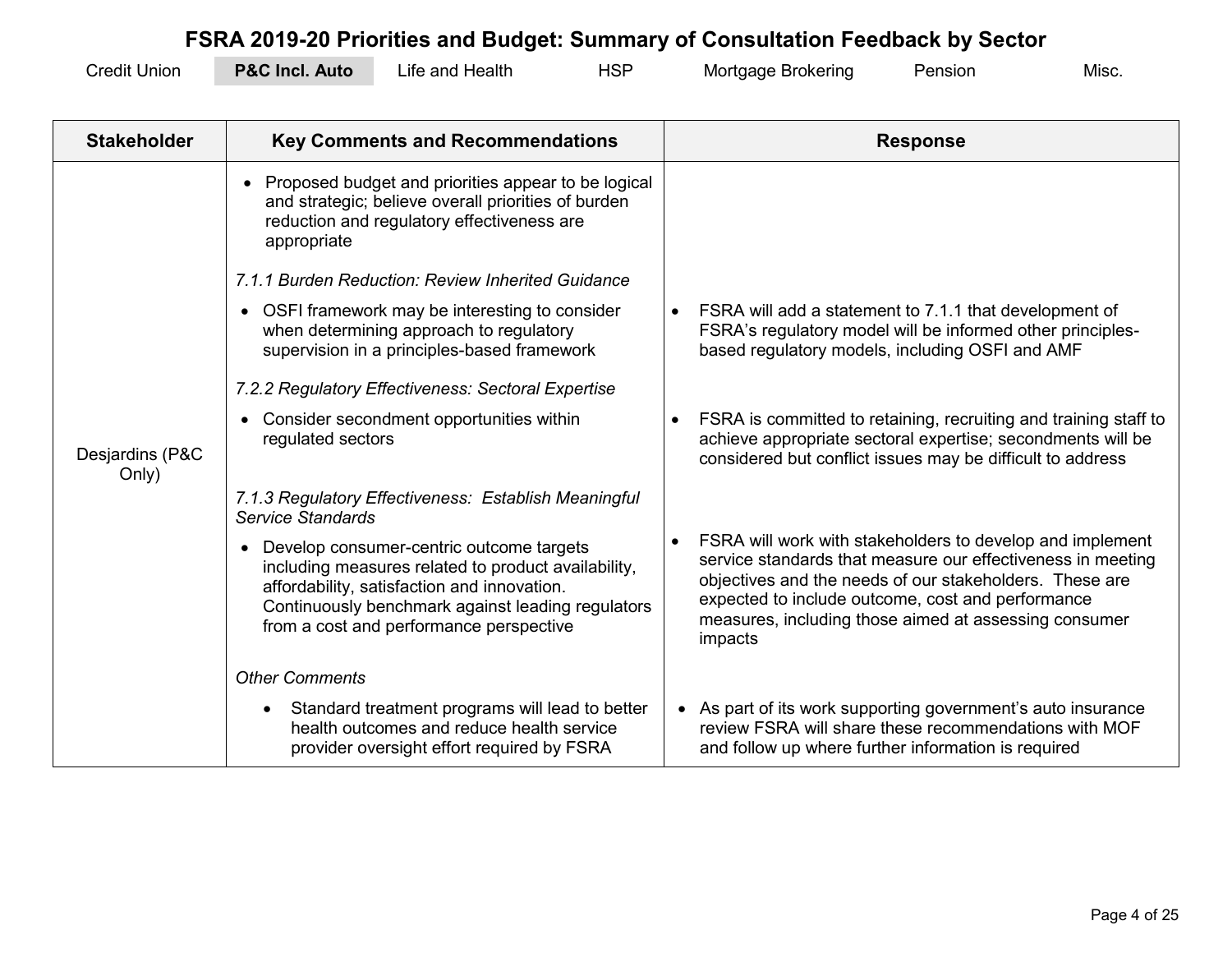| <b>Credit Union</b> | <b>P&amp;C Incl. Auto</b> | Life and Health | HSP | Mortgage Brokering | Pensior | Misc |
|---------------------|---------------------------|-----------------|-----|--------------------|---------|------|
|---------------------|---------------------------|-----------------|-----|--------------------|---------|------|

| <b>Stakeholder</b>                                               | <b>Key Comments and Recommendations</b>                                                                                                                                                                                                                        | <b>Response</b>                                                                                                                                                                                                                                                                                                          |
|------------------------------------------------------------------|----------------------------------------------------------------------------------------------------------------------------------------------------------------------------------------------------------------------------------------------------------------|--------------------------------------------------------------------------------------------------------------------------------------------------------------------------------------------------------------------------------------------------------------------------------------------------------------------------|
| <b>Facility Association</b>                                      | 8.1.1 Auto Insurance: Streamline Rate Regulation<br><b>Process</b><br>Regulator should allow a much greater degree<br>of pricing flexibility for automobile insurers<br>Review of rate regulation process should start<br>with why rate regulation is required | FSRA will seek to establish rate regulation principles with<br>insight from a rate regulation advisory group<br>FSRA is taking early action focused on streamlining existing<br>rate regulation processes but consider opportunities to apply<br>rate regulation principles in a more comprehensive way in the<br>future |
| <b>Insurance Brokers</b><br>Association of<br>Ontario (P&C only) | Agree with stated operational strategy and<br>priorities<br>8.3.1 Insurance Conduct: Adopt Effective Conduct<br><b>Standards</b><br>Opportunity to leverage RIBO practices in work<br>related to insurance conduct                                             | FSRA will engage with stakeholders and other regulators,<br>including RIBO, to better understand positions and<br>opportunities for consensus as part of its pre-launch work on<br>this priority<br>FSRA will ensure RIBO is explicitly referenced as a partner in<br>this work in its Annual Business Plan              |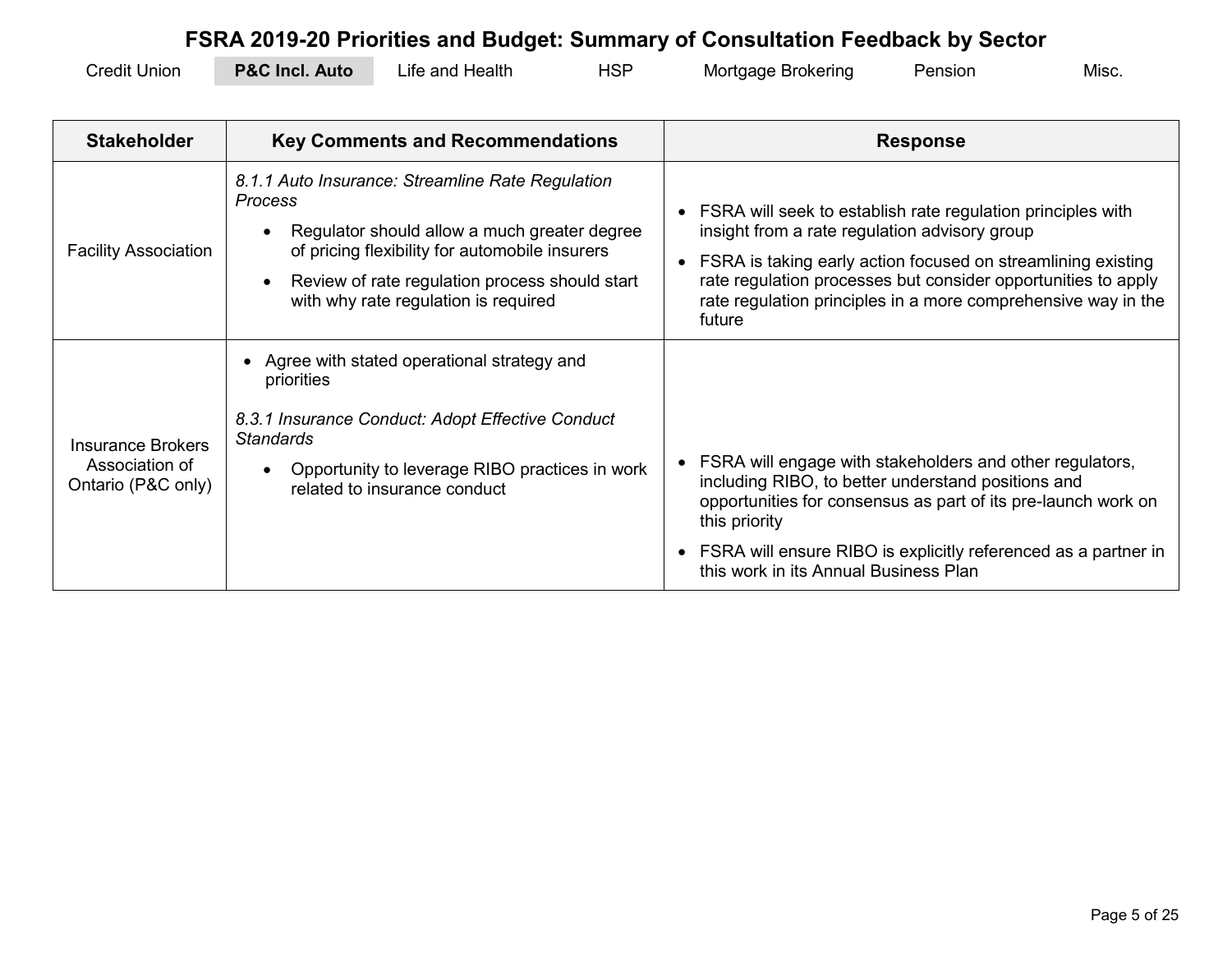| <b>Credit Union</b> | <b>P&amp;C Incl. A</b><br>. Auto | Life and Health | ⊣SP | Mortgage Brokering | Pension | <b>Misc</b> |
|---------------------|----------------------------------|-----------------|-----|--------------------|---------|-------------|
|---------------------|----------------------------------|-----------------|-----|--------------------|---------|-------------|

| <b>Stakeholder</b>                     | <b>Key Comments and Recommendations</b>                                                                                                                                                                                                                                                                                                                                                                                                                                                                                              | <b>Response</b>                                                                                                                                                                                                                                                                                                                                                                                                                                                                                                                                                                                                                                                                                                                                                                                                                                                                                                                                                                                                                                                                                                                                                                                                             |
|----------------------------------------|--------------------------------------------------------------------------------------------------------------------------------------------------------------------------------------------------------------------------------------------------------------------------------------------------------------------------------------------------------------------------------------------------------------------------------------------------------------------------------------------------------------------------------------|-----------------------------------------------------------------------------------------------------------------------------------------------------------------------------------------------------------------------------------------------------------------------------------------------------------------------------------------------------------------------------------------------------------------------------------------------------------------------------------------------------------------------------------------------------------------------------------------------------------------------------------------------------------------------------------------------------------------------------------------------------------------------------------------------------------------------------------------------------------------------------------------------------------------------------------------------------------------------------------------------------------------------------------------------------------------------------------------------------------------------------------------------------------------------------------------------------------------------------|
| <b>Intact Financial</b><br>Corporation | 5.3 Sector Budgets<br>Question the merit of decreasing HSP sector's<br>compliance costs by 33% while increasing<br>insurance sector's costs by 6.4%, particularly in<br>context of FSCO finding low compliance among<br><b>HSPs</b><br>7.2.3 Regulatory Effectiveness: Enable Innovation<br>Regulatory sandboxes have been effective tool<br>$\bullet$<br>for fostering innovation in other jurisdictions<br>Approach to innovation should ensure level<br>$\bullet$<br>playing field and no unfair subsidization of new<br>entrants | The HSP sector, and all sectors, were assessed relative to<br>the actual cost incurred. Licensees will pay FSCO at the end<br>of 2018/19 for costs related to 2019/20 at the same time as<br>they complete their Annual Information Return. As a result,<br>FSRA will not be directly receiving these fees prior to launch<br>but will receive its pro rata share from FSCO - adjusting<br>those fees already collected is impractical. The HSP sector<br>budget was in excess of the actual spend in the previous<br>year. As part of the HSP review outlined in FSRA's priorities<br>for 2019/20, requisite resources and costs will be evaluated<br>Significant concern with the value of current HSP activities<br>requires a comprehensive review to ensure FSRA's oversight<br>reduces burden and achieves effective regulation of the<br>sector<br>FSRA will be consulting with stakeholders on additional tools<br>and resources required to support innovation as part of its<br>pre-launch work on this priority<br>As part of its work to foster a strong, sustainable, competitive<br>and innovative auto insurance sector, FSRA has a strong<br>interest in identifying and removing barriers to innovation in |
|                                        |                                                                                                                                                                                                                                                                                                                                                                                                                                                                                                                                      | the Ontario auto insurance system<br>This particular recommendation will be shared with FSRA's<br>$\bullet$<br>Office of Innovation once it is launched                                                                                                                                                                                                                                                                                                                                                                                                                                                                                                                                                                                                                                                                                                                                                                                                                                                                                                                                                                                                                                                                     |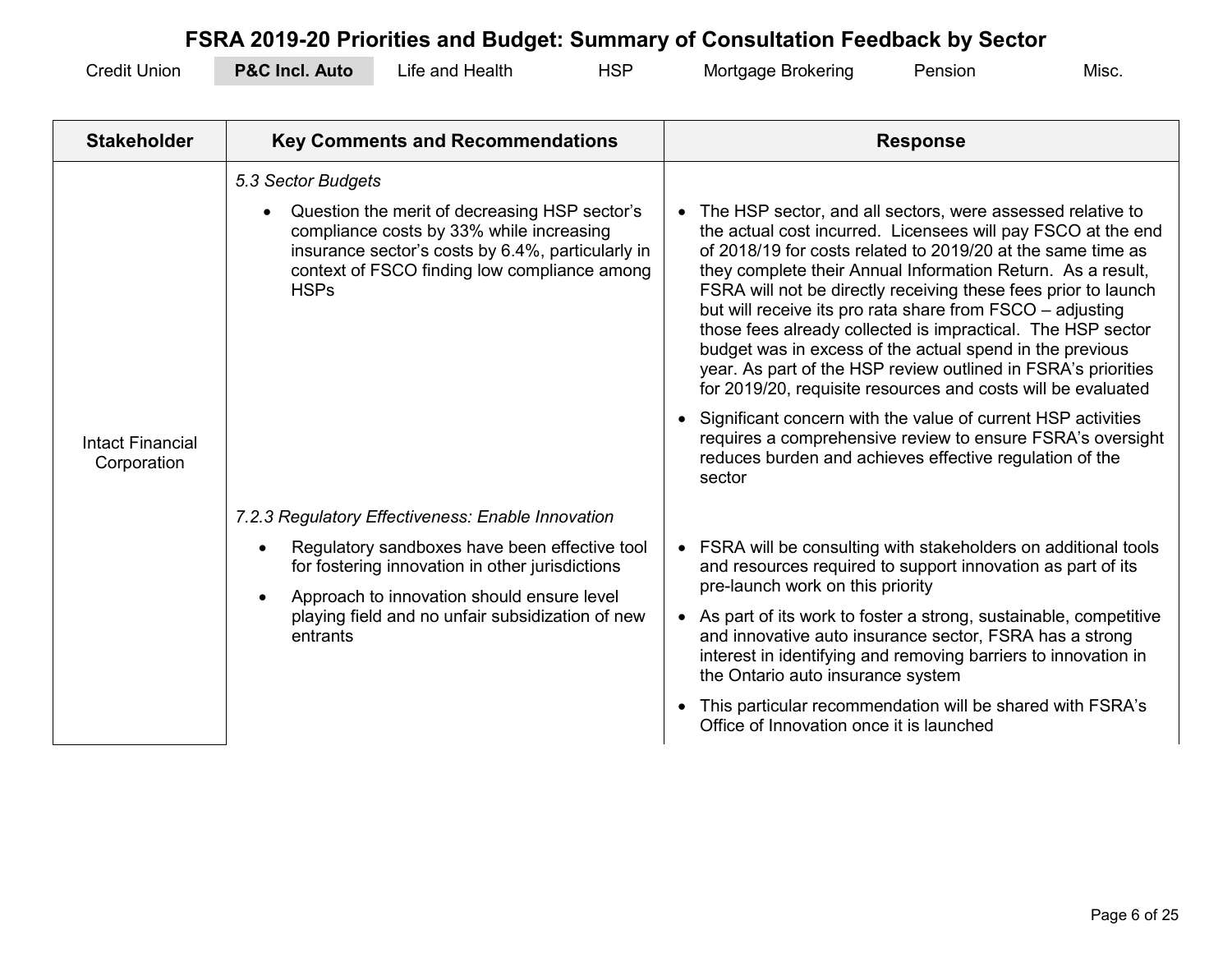| <b>Credit Union</b> | <b>P&amp;C Incl. Auto</b> | Life and Health | <b>HSP</b> | Mortgage Brokering | Pension | Misc |
|---------------------|---------------------------|-----------------|------------|--------------------|---------|------|
|---------------------|---------------------------|-----------------|------------|--------------------|---------|------|

| <b>Stakeholder</b> | <b>Key Comments and Recommendations</b>                                                                                                                                              | <b>Response</b>                                                                                                                                                                                                                                                                                                                                                                  |
|--------------------|--------------------------------------------------------------------------------------------------------------------------------------------------------------------------------------|----------------------------------------------------------------------------------------------------------------------------------------------------------------------------------------------------------------------------------------------------------------------------------------------------------------------------------------------------------------------------------|
|                    | 8.1.1 Auto Insurance: Streamline Rate Regulation<br><b>Process</b><br>Best means for reducing regulatory burden is<br>through adoption of a "use and file" rate<br>regulation system | FSRA is committed to being an efficient and effective<br>regulator and welcomes all suggestions on how to minimize<br>red tape burdens to our regulated community. This includes<br>working with the Ministry of Finance to modernize the auto<br>insurance rate regulation framework including the evaluation<br>of a range of different approaches associated with rate filing |
|                    | <b>Other Comments</b>                                                                                                                                                                |                                                                                                                                                                                                                                                                                                                                                                                  |
|                    | Recommend renewed focus on specific parts of<br>auto insurance system, including:                                                                                                    | As part of its work supporting government's auto insurance<br>review FSRA will share these recommendations with MOF                                                                                                                                                                                                                                                              |
|                    | Identifying and addressing inflationary<br>$\circ$<br>pressure points;                                                                                                               | and follow up where further information is required                                                                                                                                                                                                                                                                                                                              |
|                    | Reducing transactional costs;<br>$\circ$                                                                                                                                             |                                                                                                                                                                                                                                                                                                                                                                                  |
|                    | Harmonizing health care costs across<br>$\circ$<br>different systems (e.g. life and health, auto,<br>OHIP);                                                                          |                                                                                                                                                                                                                                                                                                                                                                                  |
|                    | Limiting awards for contingency [sic] and<br>$\circ$<br>disbursement; and                                                                                                            |                                                                                                                                                                                                                                                                                                                                                                                  |
|                    | Increasing transparency of legal fees.<br>$\circ$                                                                                                                                    |                                                                                                                                                                                                                                                                                                                                                                                  |
| Aviva Canada       | • In agreement with proposed priorities                                                                                                                                              |                                                                                                                                                                                                                                                                                                                                                                                  |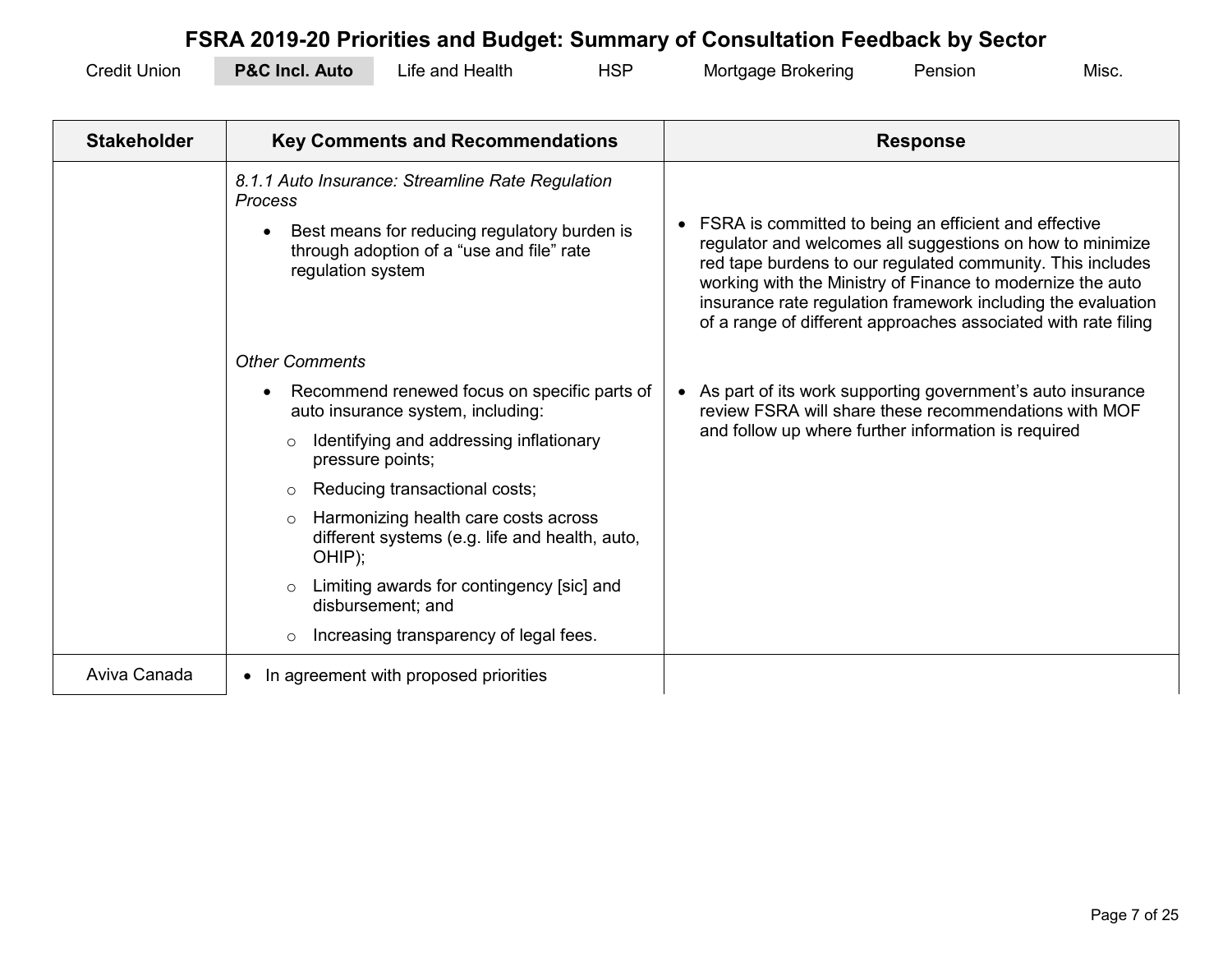| <b>Credit Union</b> | <b>P&amp;C Incl. Auto</b> | ∟ife and Health | HSP | Mortgage Brokering | Pension | Misc. |
|---------------------|---------------------------|-----------------|-----|--------------------|---------|-------|
|---------------------|---------------------------|-----------------|-----|--------------------|---------|-------|

| <b>Stakeholder</b> | <b>Key Comments and Recommendations</b>                                                                                                                                              | <b>Response</b>                                                                                                                                                                                                                                                                                                                                                                  |
|--------------------|--------------------------------------------------------------------------------------------------------------------------------------------------------------------------------------|----------------------------------------------------------------------------------------------------------------------------------------------------------------------------------------------------------------------------------------------------------------------------------------------------------------------------------------------------------------------------------|
|                    | 7.2.3 Regulatory Effectiveness: Enable Innovation<br>Encourage FSRA to move forward with a<br>$\bullet$<br>regulatory sandbox                                                        | • FSRA will be consulting with stakeholders on additional tools<br>and resources required to support innovation as part of its<br>pre-launch work on this priority<br>• As part of its work to foster a strong, sustainable, competitive                                                                                                                                         |
|                    |                                                                                                                                                                                      | and innovative auto insurance sector, FSRA has a strong<br>interest in identifying and removing barriers to innovation in<br>the Ontario auto insurance system                                                                                                                                                                                                                   |
|                    |                                                                                                                                                                                      | This particular recommendation will be shared with FSRA's<br>$\bullet$<br>Office of Innovation once it is launched                                                                                                                                                                                                                                                               |
|                    | 8.1.1 Auto Insurance: Streamline Rate Regulation<br>Process<br>Will provide FSRA with list of recommendations<br>for rate regulation and three year plan to get to<br>"use and file" | FSRA is committed to being an efficient and effective<br>regulator and welcomes all suggestions on how to minimize<br>red tape burdens to our regulated community. This includes<br>working with the Ministry of Finance to modernize the auto<br>insurance rate regulation framework including the evaluation<br>of a range of different approaches associated with rate filing |
|                    | 8.1.3 Auto Insurance: Review Health Service Provider<br>Regulation<br>Believe regulation of health service providers is<br>required                                                  | Significant concern with the value of current HSP activities<br>requires a comprehensive review to ensure FSRA's oversight<br>reduces burden and achieves effective regulation of the<br>sector                                                                                                                                                                                  |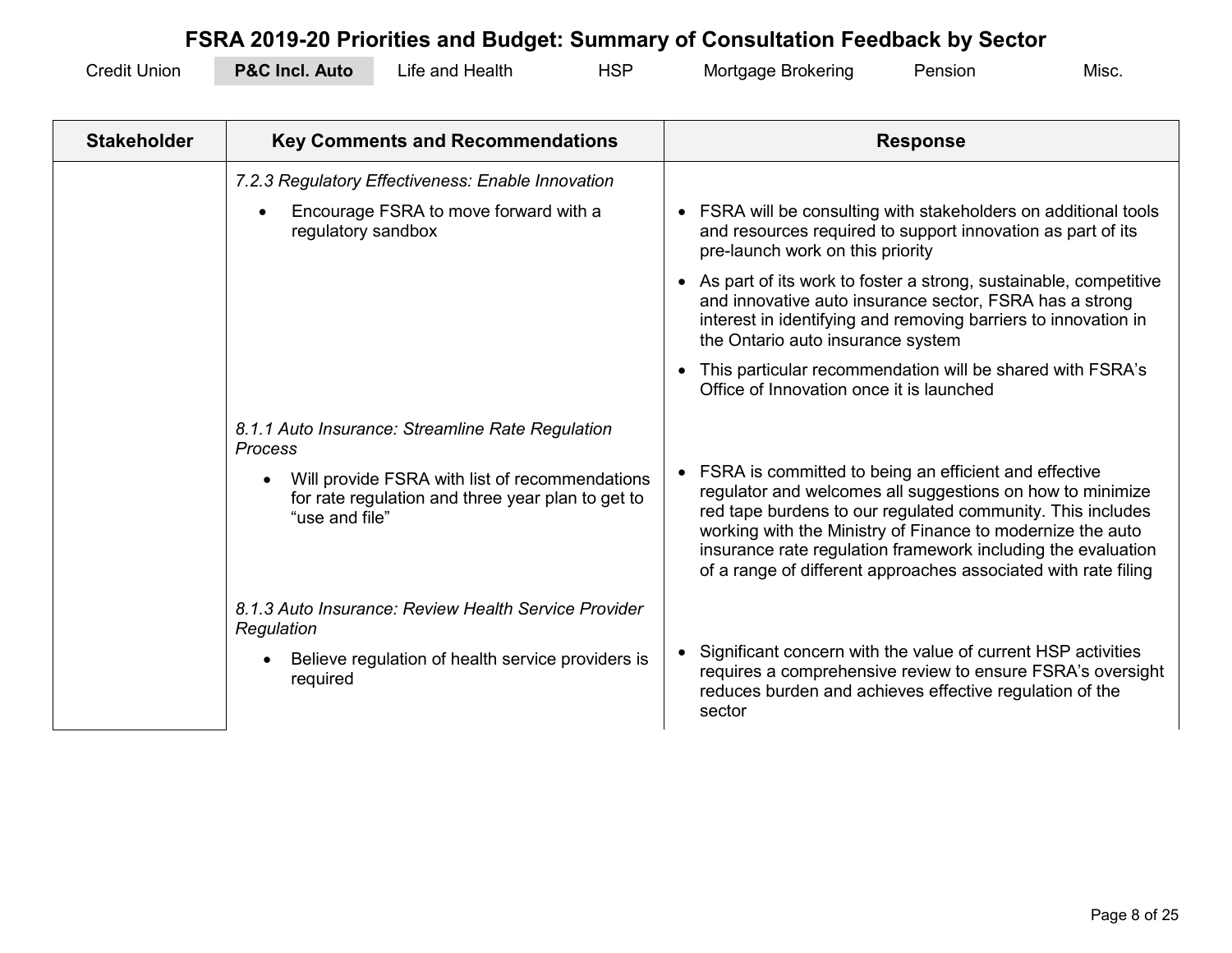| <b>Credit Union</b> | <b>P&amp;C Incl. Auto</b> | ∟ife and Health | HSP | Mortgage Brokering | Pensior | Misc. |
|---------------------|---------------------------|-----------------|-----|--------------------|---------|-------|
|---------------------|---------------------------|-----------------|-----|--------------------|---------|-------|

| <b>Stakeholder</b> | <b>Key Comments and Recommendations</b>                                                                                                                                                                                                                                                                                                                                                                                                                                                                                                     | <b>Response</b>                                                                                                                                                                                                                                                                                                                                                                                                                                                                                                                                                                                                                                                                                                |
|--------------------|---------------------------------------------------------------------------------------------------------------------------------------------------------------------------------------------------------------------------------------------------------------------------------------------------------------------------------------------------------------------------------------------------------------------------------------------------------------------------------------------------------------------------------------------|----------------------------------------------------------------------------------------------------------------------------------------------------------------------------------------------------------------------------------------------------------------------------------------------------------------------------------------------------------------------------------------------------------------------------------------------------------------------------------------------------------------------------------------------------------------------------------------------------------------------------------------------------------------------------------------------------------------|
|                    | 8.1.4 Auto Insurance: Develop Fraud Reduction<br><b>Strategy</b><br>Interested in anti-fraud work to define<br>$\bullet$<br>"insurance fraud"; enable measurement of<br>fraud; remove regulatory barriers to pooling<br>data; and explore additional penalties for fraud<br>8.3.1 Insurance Conduct: Adopt Effective Conduct<br><b>Standards</b><br>Do not believe FSRA needs to focus on<br>reviewing market conduct standards - instead,<br>encourage FSRA to focus on implementation of<br>harmonized treating consumers fairly guidance | FSRA will bring together stakeholders to drive the<br>development of an improved anti-fraud strategy related to<br>auto insurance as part of its work on this priority<br>FSRA welcomes specific recommendations that can help<br>deter deceptive or fraudulent conduct, practices and activities<br>FSRA will engage with stakeholders and other regulators to<br>better understand positions and opportunities for consensus<br>as part of its pre-launch work on this priority<br>FSRA wants to determine harmonized conduct expectations<br>so that there is clarity about how guidance and requirements<br>will be interpreted and applied in day-to-day business,<br>including treating consumers fairly |
| <b>CANATICS</b>    | 8.1.3 Auto Insurance: Review Health Service Provider<br>Regulation<br>Disagree with assertion that there is "already<br>supervision" by health regulatory colleges<br>Does not support eliminating the current health<br>service provider regulation model without a<br>clear alternative strategy to address clinic billing<br>fraud                                                                                                                                                                                                       | Significant concern with the value of current HSP activities<br>requires a comprehensive review to ensure FSRA's oversight<br>reduces burden and achieves effective regulation of the<br>sector<br>As part of its review of HSP regulation FSRA will emphasize a<br>number of matters, including how HSPs should be regulated<br>by FSRA or another entity, how regulatory activities benefit<br>the auto insurance system, and what FSRA and other<br>regulators can do to support insurers<br>FSRA will clarify language about the current state of HSP<br>regulation in its Annual Business Plan                                                                                                            |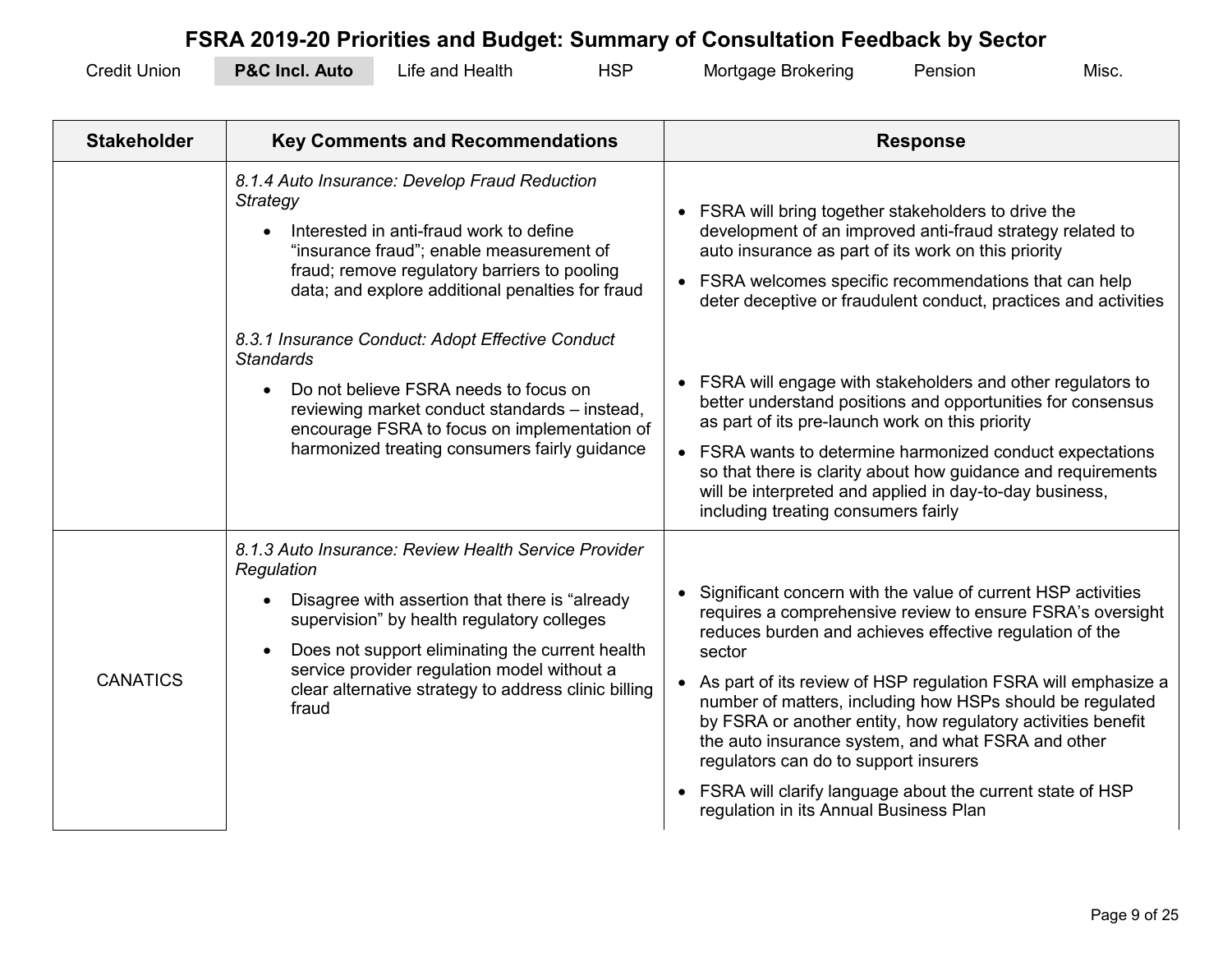| <b>Credit Union</b> | <b>P&amp;C Incl. Auto</b> | Life and Health | HSP | Mortgage Brokering | Pension | Misc |
|---------------------|---------------------------|-----------------|-----|--------------------|---------|------|
|---------------------|---------------------------|-----------------|-----|--------------------|---------|------|

| <b>Stakeholder</b> | <b>Key Comments and Recommendations</b>                                                                                                                                                                                                                                                                                                                                                                                                                                                                                                                                                                                                                                                        | <b>Response</b>                                                                                                                                                                                                                                                                                                                                                                                                                   |
|--------------------|------------------------------------------------------------------------------------------------------------------------------------------------------------------------------------------------------------------------------------------------------------------------------------------------------------------------------------------------------------------------------------------------------------------------------------------------------------------------------------------------------------------------------------------------------------------------------------------------------------------------------------------------------------------------------------------------|-----------------------------------------------------------------------------------------------------------------------------------------------------------------------------------------------------------------------------------------------------------------------------------------------------------------------------------------------------------------------------------------------------------------------------------|
|                    | 8.1.4 Auto Insurance: Fraud Reduction Strategy<br>Recommend a number of actions in response<br>to fraud reduction priority, including:<br>$\circ$ Make a rule in Year One that authorizes<br>enhanced fraud analytics and data programs<br>$\circ$ Create links between HCAI and health<br>regulatory colleges, increase number of<br>forms processed by HCAI and redesign<br>forms for better data capture<br>$\circ$ Allow anti-fraud service providers like<br>CANATICS and others from other sectors<br>(e.g. life and health, WSIB) to access HCAI<br>data<br>Work with MTO and MOHLTC to access<br>additional claims-related data<br>$\circ$ Explore how to use administrative penalties | FSRA will bring together stakeholders to develop an improved<br>anti-fraud and abuse strategy related to auto insurance as<br>part of its work on this priority<br>FSRA welcomes specific recommendations that deter<br>deceptive or fraudulent conduct, practices and activities and<br>will review proposed rule-making activities to ensure<br>alignment with its legislative authority, strategic direction and<br>priorities |
|                    | to punish and deter fraudulent conduct<br><b>Other Comments</b><br>Include implementation of consumer<br>engagement and education recommendations<br>made in 2012 by the Ontario Automobile<br>Insurance Anti-Fraud Task Force in Year One<br>priorities                                                                                                                                                                                                                                                                                                                                                                                                                                       | • As part of its work supporting government's auto insurance<br>review FSRA will share these recommendations with MOF<br>and follow up where further information is required                                                                                                                                                                                                                                                      |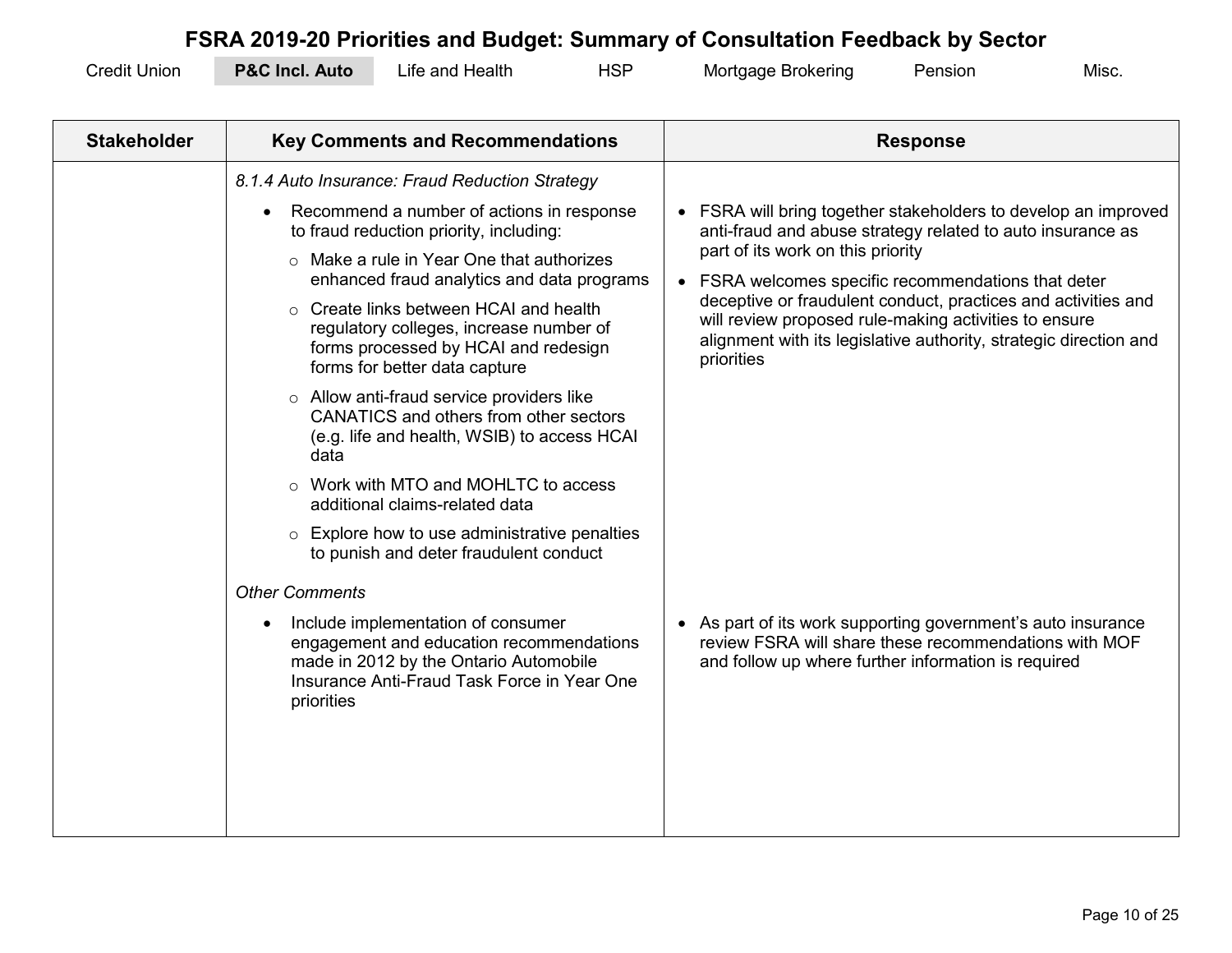| <b>Credit Union</b> | <b>P&amp;C Incl. Auto</b> | Life and Health | HSP | Mortgage Brokering | Pension | Misc. |
|---------------------|---------------------------|-----------------|-----|--------------------|---------|-------|
|---------------------|---------------------------|-----------------|-----|--------------------|---------|-------|

| <b>Stakeholder</b> | <b>Key Comments and Recommendations</b>                                                                                           | <b>Response</b>                                                                                                                                                               |
|--------------------|-----------------------------------------------------------------------------------------------------------------------------------|-------------------------------------------------------------------------------------------------------------------------------------------------------------------------------|
|                    | • Support proposed budget and priorities                                                                                          |                                                                                                                                                                               |
|                    | 7.1.2 Burden Reduction: Review Data Collection and<br><b>Filing Requirements</b>                                                  |                                                                                                                                                                               |
| <b>CADRI</b>       | Not convinced Annual Statement on Market<br>Conduct is collecting information that is vitally<br>useful to regulators             | FSRA will consult with stakeholders on data/filing principles<br>as part of its pre-launch work on this priority                                                              |
|                    | 8.1.2 Auto Insurance: Support Auto Reform Strategy                                                                                |                                                                                                                                                                               |
|                    | Support an auto reform strategy that results in<br>more choice, competition and product<br>availability for consumers             | As part of its work supporting government's auto insurance<br>review FSRA will share specific recommendations with MOF<br>and follow up where further information is required |
|                    | 8.3.2: Improve Licensing Effectiveness and Efficiency                                                                             |                                                                                                                                                                               |
|                    | • Launch of FSRA creates opportunity to<br>streamline the process for regulating licensed<br>insurance agents                     | FSRA will focus on streamlining licensing approvals and<br>improving the service levels being provided in 2019/20                                                             |
|                    | <b>Other Comments</b>                                                                                                             |                                                                                                                                                                               |
|                    | Effective enforcement in the public interest is<br>$\bullet$<br>the core source of legitimacy for any regulator                   | Promoting high standards of business conduct and protecting<br>the rights and interests of consumers are two of FSRA's                                                        |
| Tim Hyde           | Protecting the public interest is difficult given<br>"current state" of consumer advocacy in Canada                               | legislative objects related to the financial services sector;<br>effective enforcement will be part of FSRA's work to fulfill<br>those objects                                |
|                    | FSRA should be focused on fostering a strong<br>financial services sector through effective<br>enforcement in the public interest |                                                                                                                                                                               |
|                    | Concerned with infrequent mentions of<br>"enforcement" (three) and "effective<br>enforcement" (one) in the document               |                                                                                                                                                                               |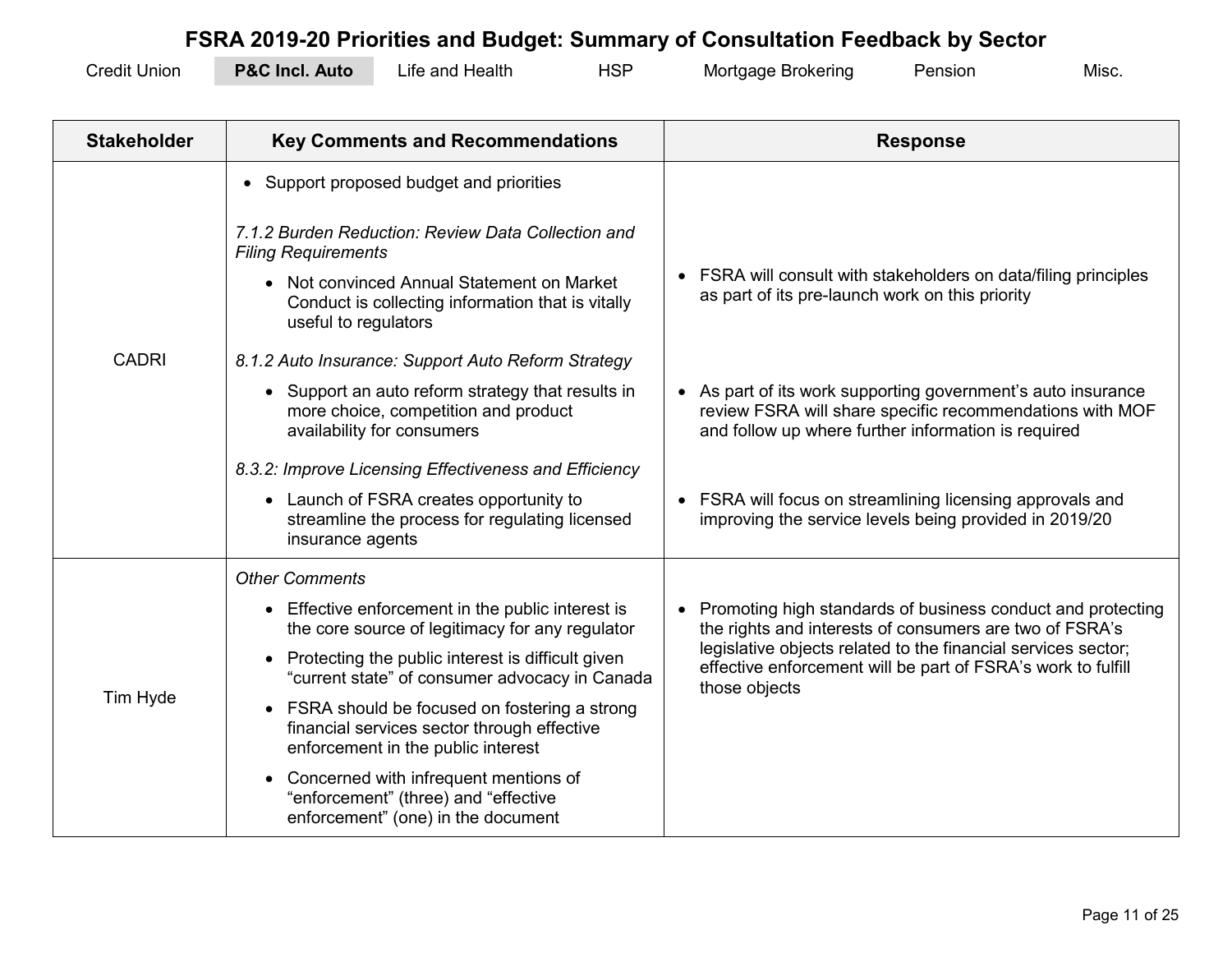| <b>Credit Union</b> | <b>P&amp;C Incl.</b><br>Auto | and Health<br>∟ıte⊹ | ЧSP | Mortgage Brokering | Pension | Misc |
|---------------------|------------------------------|---------------------|-----|--------------------|---------|------|
|---------------------|------------------------------|---------------------|-----|--------------------|---------|------|

| <b>Stakeholder</b>                                                            | <b>Key Comments and Recommendations</b>                                                                                                                                                                                                                                                                                                                                                                                                                                                                                                                                                                                                                                                                                                            | <b>Response</b>                                                                                                                                                                                                                                                                                                                                                                                                                                                                        |
|-------------------------------------------------------------------------------|----------------------------------------------------------------------------------------------------------------------------------------------------------------------------------------------------------------------------------------------------------------------------------------------------------------------------------------------------------------------------------------------------------------------------------------------------------------------------------------------------------------------------------------------------------------------------------------------------------------------------------------------------------------------------------------------------------------------------------------------------|----------------------------------------------------------------------------------------------------------------------------------------------------------------------------------------------------------------------------------------------------------------------------------------------------------------------------------------------------------------------------------------------------------------------------------------------------------------------------------------|
| <b>FAIR Association of</b><br><b>Victims for Accident</b><br>Insurance Reform | <b>Other Comments</b><br>• Need more information on where premium<br>dollars are going - believe that there is<br>substantial profit in auto insurance and most<br>problems have been created by "greed and<br>incompetent claims handling"<br>Concerned with better hourly rates available to<br>health service providers in other systems;<br>becoming an access to treatments issue felt in<br>rural areas<br>• FSRA should seek LAT and court system data<br>to monitor issues in the system<br>FSRA should not blindly accept insurance<br>industry views on the cost of fraud<br>Insurer conduct is a huge problem for<br>consumers and the system needs more<br>disincentives and higher standards, particularly<br>for insurance adjusters | Part of FSRA's review of current data and filing requirements<br>will involve looking for ways to enhance industry benchmarks<br>and analytics – input on information related to industry profit,<br>fraud disputes in the courts and at the LAT will be taken into<br>consideration during this process<br>As part of its work supporting government's auto insurance<br>review FSRA will share these recommendations with MOF<br>and follow up where further information is required |
| Jokelee Vanderkop                                                             | <b>Other Comments</b><br>Too many insurance claimants have to fight<br>insurers for what their policy says they are<br>entitled to, and insurers use independent<br>medical examinations to wrongfully deny claims<br>Individual claimants are hurt by fraud claims<br>when most fraud is perpetrated by organized<br>crime groups                                                                                                                                                                                                                                                                                                                                                                                                                 | As part of its work supporting government's auto insurance<br>review FSRA will share these recommendations with MOF<br>and follow up where further information is required<br>FSRA is prioritizing the development of a fraud and abuse<br>reduction strategy to enhance public confidence and contain<br>costs                                                                                                                                                                        |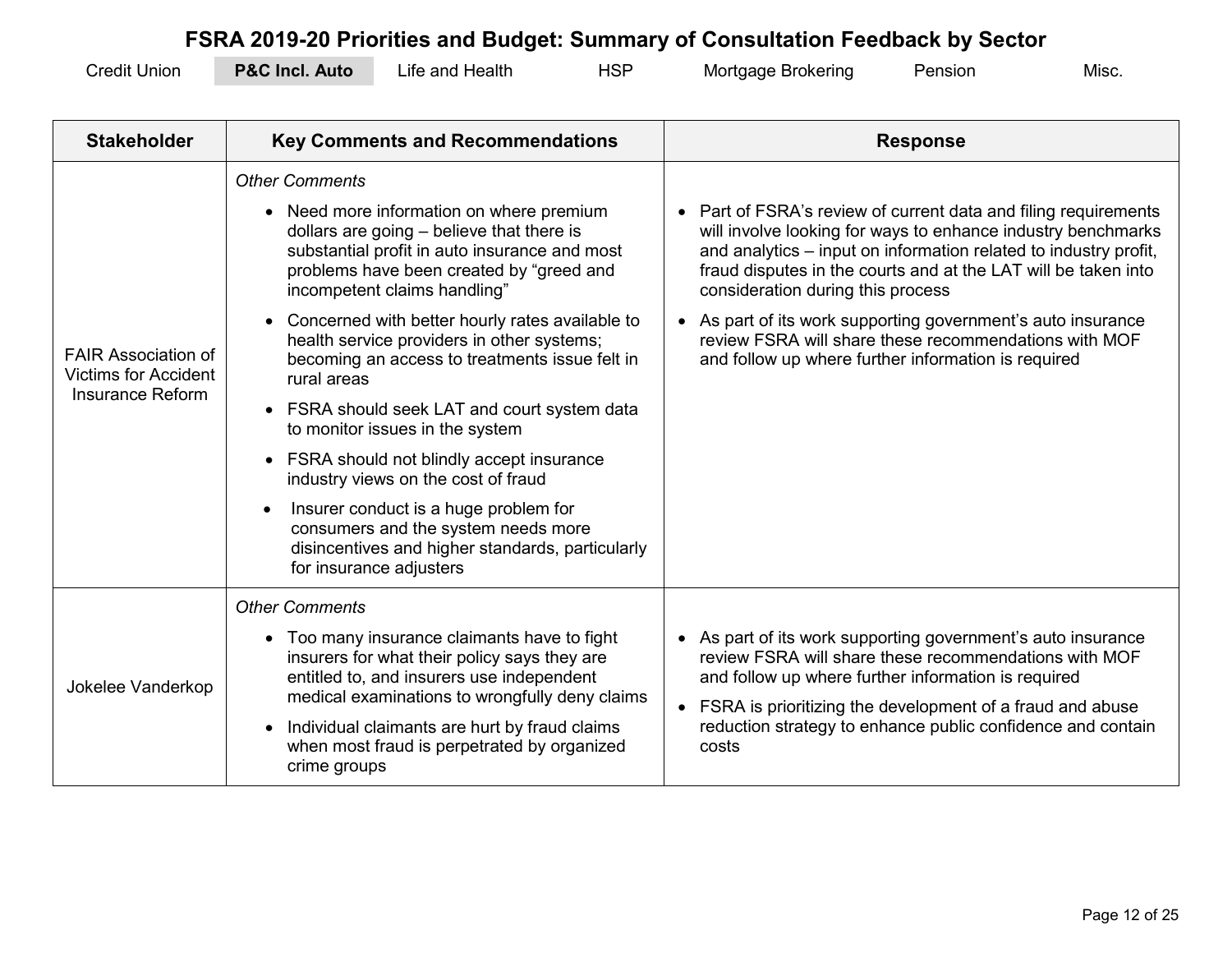| <b>Credit Union</b> | P&C Incl.<br>Auto | Life and Health | HSP | Mortgage Brokering | Pensior | Misc |
|---------------------|-------------------|-----------------|-----|--------------------|---------|------|
|---------------------|-------------------|-----------------|-----|--------------------|---------|------|

| <b>Stakeholder</b>                                          | <b>Key Comments and Recommendations</b>                                                                                                                                                                                                                                                                                                                                                                                                                                                                                          | <b>Response</b>                                                                                                                                                                                                                                                                                                                                                                                                                                                                                                                                                                                                                                                                                                              |
|-------------------------------------------------------------|----------------------------------------------------------------------------------------------------------------------------------------------------------------------------------------------------------------------------------------------------------------------------------------------------------------------------------------------------------------------------------------------------------------------------------------------------------------------------------------------------------------------------------|------------------------------------------------------------------------------------------------------------------------------------------------------------------------------------------------------------------------------------------------------------------------------------------------------------------------------------------------------------------------------------------------------------------------------------------------------------------------------------------------------------------------------------------------------------------------------------------------------------------------------------------------------------------------------------------------------------------------------|
| Canadian Life and<br><b>Health Insurance</b><br>Association | • Support budget, priorities and note<br>• CLHIA, life and health insurance industry availability to<br>assist with guidance review<br>• FSRA should consider if Annual Statement on Market<br>Conduct to CCIR provides sufficient information<br>7.2.4 Regulatory Effectiveness: Enhancing Stakeholder<br>Collaboration<br>• Dedicated life and health insurance industry advisory<br>committee to provide input to Board and management<br>• Add life and health expertise to FSRA's leadership team<br>and Board of Directors | • FSRA appreciates support and comments from CLHIA<br>which will be considered as priorities are implemented<br>FSRA is assessing the most effective and efficient<br>means by which to elicit input from its regulated sectors<br>and will include suggestion for a dedicated life & health<br>insurance advisory committee - these recommendations<br>will be reviewed and considered by the FSRA Board<br>following input from management.<br>• The need and scope for specific sector expertise at the<br>Board level will be considered, and if appropriate,<br>recommended to the government. The need at the<br>management level will continue to be reviewed and<br>assessed by the CEO as FSRA moves toward launch. |
| Investment<br>Industry<br>Association of<br>Canada          | 8.3.2 Insurance Conduct: Improve Licensing Effectiveness<br>and Efficiency<br>Significant investment in information technology<br>required including the licensing process<br><b>Other Comments</b><br>Using a principles-based approach will require<br>appropriate audit practices done on an outcomes<br>basis                                                                                                                                                                                                                | • FSRA will consult with stakeholders to identify required<br>improvements in licensing systems as part of its work on<br>this priority<br>• FSRA acknowledges that a principles-based approach<br>requires mechanisms for effective oversight and will<br>consider assessment techniques (including audit) to<br>assess whether outcomes are achieved                                                                                                                                                                                                                                                                                                                                                                       |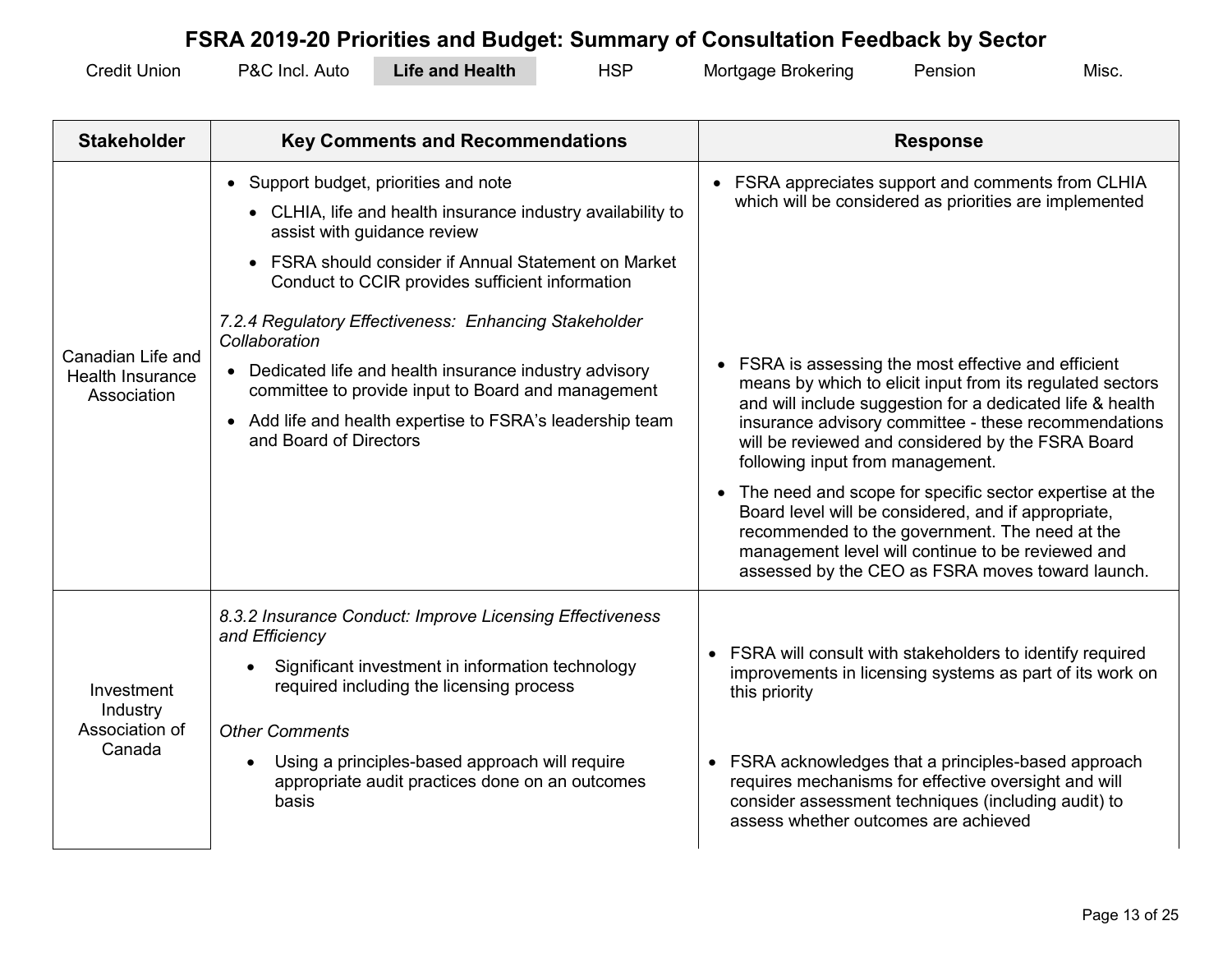| <b>Credit Union</b> | P&C Incl. Auto | <b>Life and Health</b> | HSP | Mortgage Brokering | Pension | Misc. |
|---------------------|----------------|------------------------|-----|--------------------|---------|-------|
|---------------------|----------------|------------------------|-----|--------------------|---------|-------|

| <b>Stakeholder</b> | <b>Key Comments and Recommendations</b>                                                                                                                                                     | <b>Response</b>                                                                                                                                                                                                                                                                                                                                                                                                                                                                           |
|--------------------|---------------------------------------------------------------------------------------------------------------------------------------------------------------------------------------------|-------------------------------------------------------------------------------------------------------------------------------------------------------------------------------------------------------------------------------------------------------------------------------------------------------------------------------------------------------------------------------------------------------------------------------------------------------------------------------------------|
|                    | FSRA should coordinate with other regulators and<br>$\bullet$<br>SROs including information sharing between platforms<br>(e.g., for IIROC) and potentially shared audits                    | FSRA will consider opportunities for coordination with<br>other regulators as it consults with stakeholders on key<br>regulatory processes and information systems                                                                                                                                                                                                                                                                                                                        |
|                    | Any new rules should be subject to a regulatory impact<br>assessment which includes the need for the rule,<br>possible options, means of measuring success and a<br>cost/benefit assessment | FSRA Act requires cost/benefit assessment of any<br>proposed rule, stakeholder consultation and Ministerial<br>review                                                                                                                                                                                                                                                                                                                                                                     |
|                    | 7.2.1 Regulatory Effectiveness: Protecting the Public Interest                                                                                                                              |                                                                                                                                                                                                                                                                                                                                                                                                                                                                                           |
|                    | Consumer Office should be established as a separate<br>entity and not part of the Policy function – otherwise<br>no difference from FSCO                                                    | • FSRA is committed to protecting the rights and interests<br>of consumers and protecting and safeguarding the<br>pension benefits and rights of pension plan beneficiaries.<br>The Consumer Office function does not exist at FSCO,<br>and embedding the function in FSRA's Policy function<br>will provide an enterprise-wide "consumer lens" so that<br>FSRA strategies, policies and supervisory practices<br>incorporate effective ways to protect, support and inform<br>the public |
|                    | 8.3.2 Insurance Conduct: Improve Licensing Effectiveness<br>and Efficiency                                                                                                                  |                                                                                                                                                                                                                                                                                                                                                                                                                                                                                           |
|                    | Incidental Sales of Insurance (ISI), including Creditors<br>Group Insurance is exempt from licensing<br>requirements with inadequate oversight and regulation                               | Consultation will be a key part of FSRA's activities in<br>support of its priorities, including in FSRA's work to<br>identify required improvements to licensing systems                                                                                                                                                                                                                                                                                                                  |
| Ernie Dellostritto | resulting in inadequate disclosure to consumers,<br>conflicts of interest, false advertising (automatic<br>enrolment but not coverage - post claim underwriting)                            | • FSRA will discuss with MOF whether it wishes to<br>consider legislative changes to expand FSRA's licensing<br>powers                                                                                                                                                                                                                                                                                                                                                                    |
|                    | <b>Other Comments</b>                                                                                                                                                                       |                                                                                                                                                                                                                                                                                                                                                                                                                                                                                           |
|                    | Consultation process should have been publicized<br>more to the general public                                                                                                              | • FSRA will consider new and more meaningful ways to<br>engage with the general public through existing channels<br>(e.g. online) and will explore new opportunities to engage                                                                                                                                                                                                                                                                                                            |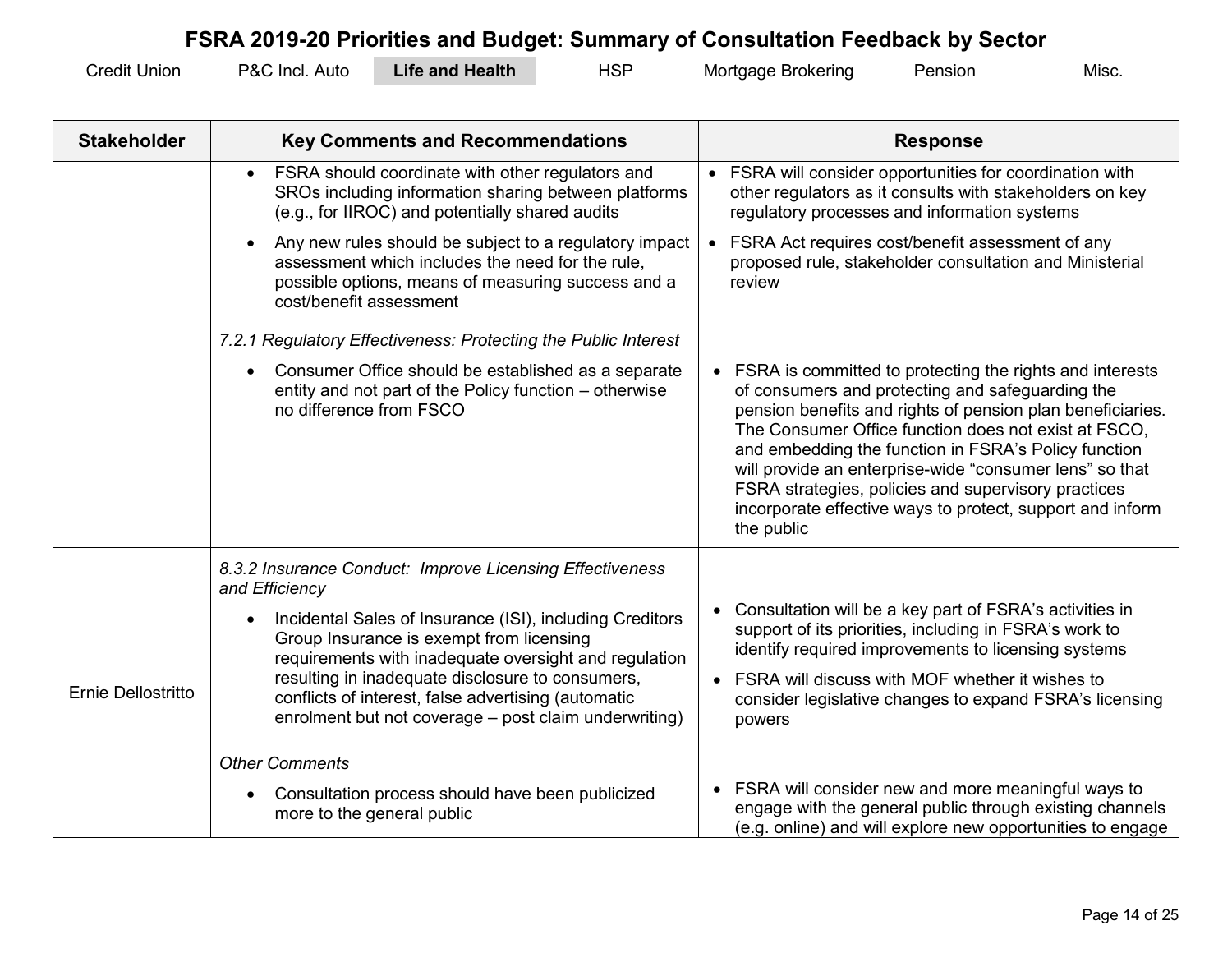| <b>Credit Union</b> | P&C Incl.<br>Auto | Life and Health | <b>HSP</b> | Mortgage Brokering | Pensıon | Misc |
|---------------------|-------------------|-----------------|------------|--------------------|---------|------|
|---------------------|-------------------|-----------------|------------|--------------------|---------|------|

| <b>Stakeholder</b>                                   | <b>Key Comments and Recommendations</b>                                                                                                                                                              | <b>Response</b>                                                                                                                                                                 |
|------------------------------------------------------|------------------------------------------------------------------------------------------------------------------------------------------------------------------------------------------------------|---------------------------------------------------------------------------------------------------------------------------------------------------------------------------------|
|                                                      | CLHIA and CAFII should not be allowed to take a<br>leadership role due to conflicts of interest and divided<br>loyalties                                                                             | the public to bring a greater consumer perspective during<br>consultations                                                                                                      |
|                                                      | 5.3 Sector Budgets                                                                                                                                                                                   |                                                                                                                                                                                 |
|                                                      | Avoid cross subsidization of costs where possible and<br>maintain transparent dialogue with industry, including<br>on fee rule and costs                                                             | • FSRA acknowledges that the fee rule methodology is<br>designed to avoid cross subsidization                                                                                   |
|                                                      | 8.3.2 Insurance Conduct: Improve Licensing Effectiveness<br>and Efficiency                                                                                                                           |                                                                                                                                                                                 |
| Independent<br><b>Financial Brokers</b><br>of Canada | Anyone providing financial advice and/or product<br>recommendations to consumers should be<br>appropriately licensed and regulated. Intermediaries<br>should be duly licensed and subject to similar | Consultation will be a key part of FSRA's activities in<br>support of its budget priorities, including in FSRA's work<br>to identify required improvements to licensing systems |
|                                                      | regulatory oversight                                                                                                                                                                                 | FSRA will discuss with MOF whether it wishes to                                                                                                                                 |
|                                                      | Support licensing regime for sale of Incidental Sales of<br>Insurance products                                                                                                                       | consider legislative changes to expand FSRA's licensing<br>powers                                                                                                               |
|                                                      | <b>Other Comments</b>                                                                                                                                                                                |                                                                                                                                                                                 |
|                                                      | Support AMP revenue being used to support activities<br>in regulated sector                                                                                                                          | FSRA will discuss with MOF whether it wishes to<br>consider legislative changes to allow AMP revenue to be<br>used for sector activities                                        |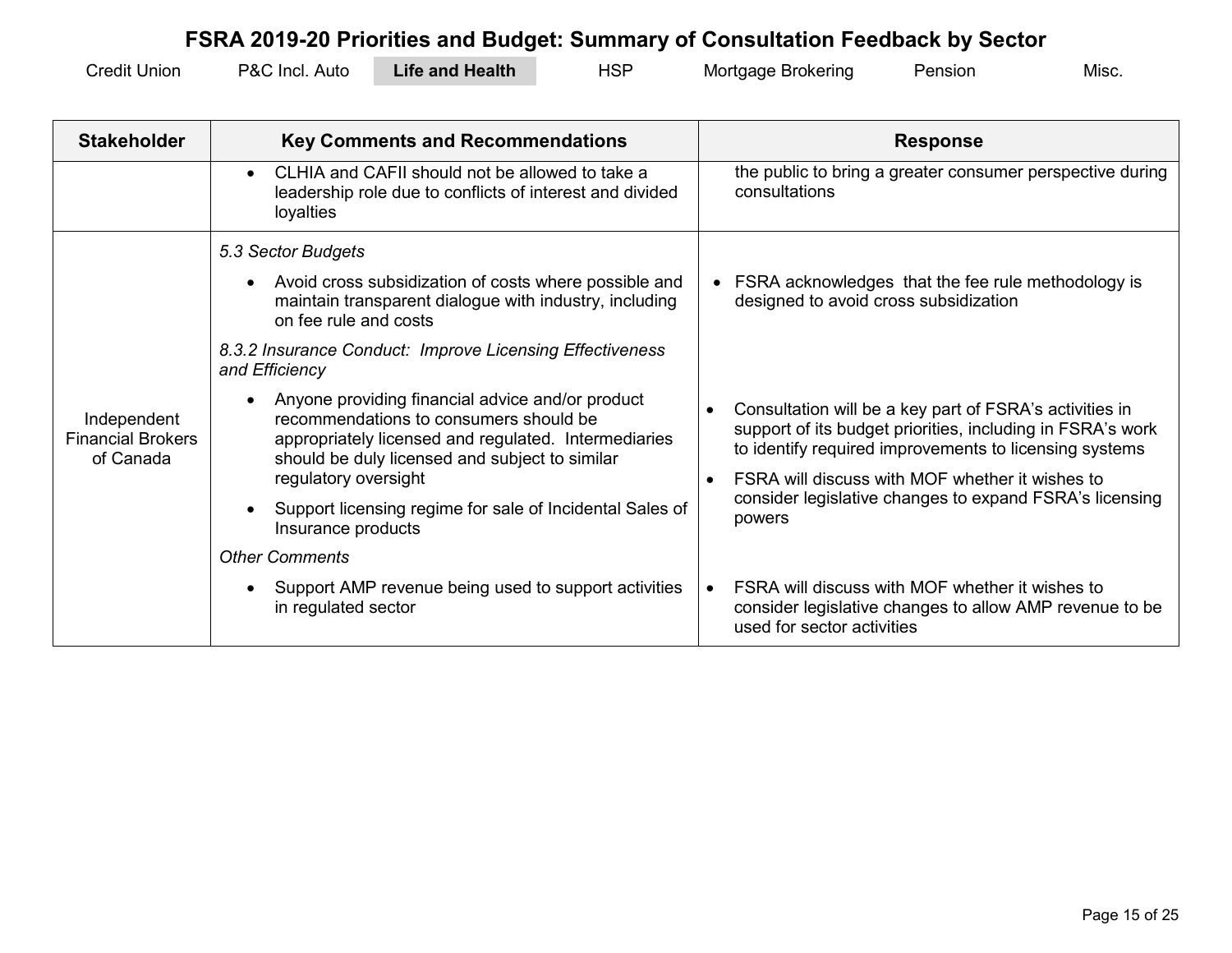| <b>Credit Union</b> | P&C Incl.<br>Auto | Health<br>and ؛<br>∟ıte⊹ | HSP | Mortgage<br><b>Brokering</b> | Pensior | Misc. |
|---------------------|-------------------|--------------------------|-----|------------------------------|---------|-------|
|---------------------|-------------------|--------------------------|-----|------------------------------|---------|-------|

| <b>Stakeholder</b>                                                       | <b>Key Comments and Recommendations</b>                                                                                                                                 | <b>Response</b>                                                                                                                            |
|--------------------------------------------------------------------------|-------------------------------------------------------------------------------------------------------------------------------------------------------------------------|--------------------------------------------------------------------------------------------------------------------------------------------|
|                                                                          | 8.1.3 Auto Insurance: Review Health Service Provider<br>Regulation                                                                                                      |                                                                                                                                            |
|                                                                          | • Assessment providers should be subject to specific<br>accreditation standards, a separate class of FSCO<br>Service Provider licensing and annual compliance<br>audits | FSRA will consider this specific recommendation<br>as part of its review of the current licensing<br>regime for HSPs                       |
| <b>HVE Healthcare</b><br>Assessments Inc. (pre-                          | <b>Other Comments</b>                                                                                                                                                   |                                                                                                                                            |
| budget submission to<br><b>Minister of Finance</b><br>submitted to FSRA) | • Claimant non-compliance controls should be put in<br>place for medical assessments                                                                                    | As part of its work supporting government's auto<br>insurance review FSRA will share these                                                 |
|                                                                          | Standardization of protocols, documents and reports<br>$\bullet$<br>for medical assessments is required                                                                 | recommendations with MOF and follow up where<br>further information is required                                                            |
|                                                                          | Inconsistent fees between plaintiff and insurer<br>assessors should be levelled                                                                                         |                                                                                                                                            |
|                                                                          | Neutrality of medical assessments should be<br>paramount and controlled                                                                                                 |                                                                                                                                            |
|                                                                          | 8.1.3 Auto Insurance: Review Health Service Provider<br>Regulation                                                                                                      |                                                                                                                                            |
| Lifemark (pre-budget                                                     | • Extend existing HSP licensing system to include<br>credentialing and standards for assessment<br>providers                                                            | FSRA will consider this specific recommendation<br>as part of its review of the current licensing<br>regime for HSPs                       |
| submission to Minister of<br>Finance submitted to FSRA)                  | <b>Other Comments</b>                                                                                                                                                   |                                                                                                                                            |
|                                                                          | • Standardize key elements of assessment process<br>(questions, forms, access to supporting documents)<br>to reduce disputes                                            | As part of its work supporting government's auto<br>insurance review FSRA will share these<br>recommendations with MOF and follow up where |
|                                                                          | Develop evidence-based treatment guidelines<br>$\bullet$                                                                                                                | further information is required                                                                                                            |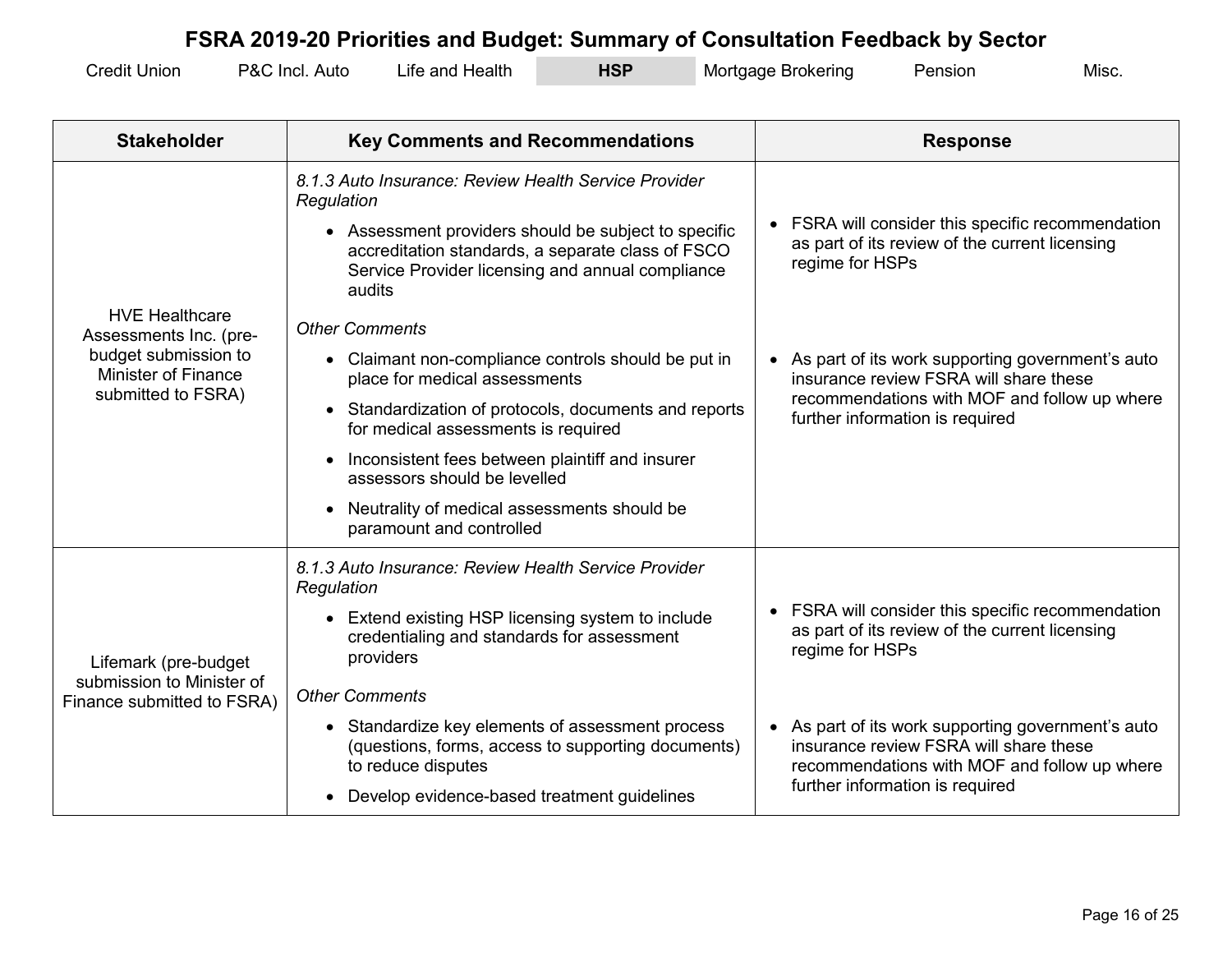| <b>Credit Union</b> | P&C Incl.<br>Auto | Life and Health | HSP | Mortgage Brokering | Pensior | Misc. |
|---------------------|-------------------|-----------------|-----|--------------------|---------|-------|
|---------------------|-------------------|-----------------|-----|--------------------|---------|-------|

| <b>Stakeholder</b> | <b>Key Comments and Recommendations</b>                                                                                                                     | <b>Response</b>                                                                                                         |
|--------------------|-------------------------------------------------------------------------------------------------------------------------------------------------------------|-------------------------------------------------------------------------------------------------------------------------|
|                    | • Subject assessments and treatment organizations to<br>administrative and clinical best practice reviews by<br><b>FSRA</b>                                 |                                                                                                                         |
|                    | Create restrictions on claimant no-shows to medical<br>assessments or treatment                                                                             |                                                                                                                         |
|                    | Ensure that opinions of neutral assessments are<br>respected                                                                                                |                                                                                                                         |
|                    | <b>Other Comments</b>                                                                                                                                       |                                                                                                                         |
|                    | • Greater funding is needed to treat auto insurance<br>claimants                                                                                            | • As part of its work supporting government's auto<br>insurance review FSRA will share these                            |
| Manny Dhaliwal     | Too many claims are being denied because injuries<br>$\bullet$<br>fall within the Minor Injury Guideline                                                    | recommendations with MOF and follow up where<br>further information is required                                         |
|                    | There is no recourse for claimants after insurance<br>$\bullet$<br>companies hire doctors to refute injuries                                                |                                                                                                                         |
|                    | 8.1.3 Auto Insurance: Review Health Service Provider<br>Regulation                                                                                          |                                                                                                                         |
|                    | • Recommend instituting an independent-run process<br>for assessments that would include FSRA<br>establishing a roster of qualified assessment centres      | FSRA will consider this specific recommendation<br>as part of its review of the current licensing<br>regime for HSPs    |
| AssessMed          | <b>Other Comments</b>                                                                                                                                       |                                                                                                                         |
|                    | • Current FSRA staff appears to be heavily skewed<br>towards a background in insurance (rather than a<br>balance between other auto insurance stakeholders) | • FSRA's management team has not been finalized<br>and there are staff vacancies to be filled. FSRA is                  |
|                    | Government oversight is important to ensure FSRA<br>does not grow in size and scope without formal<br>expansion of mandate                                  | emphasizing sectoral expertise and will continue<br>to staff accordingly in its policy and core<br>regulatory functions |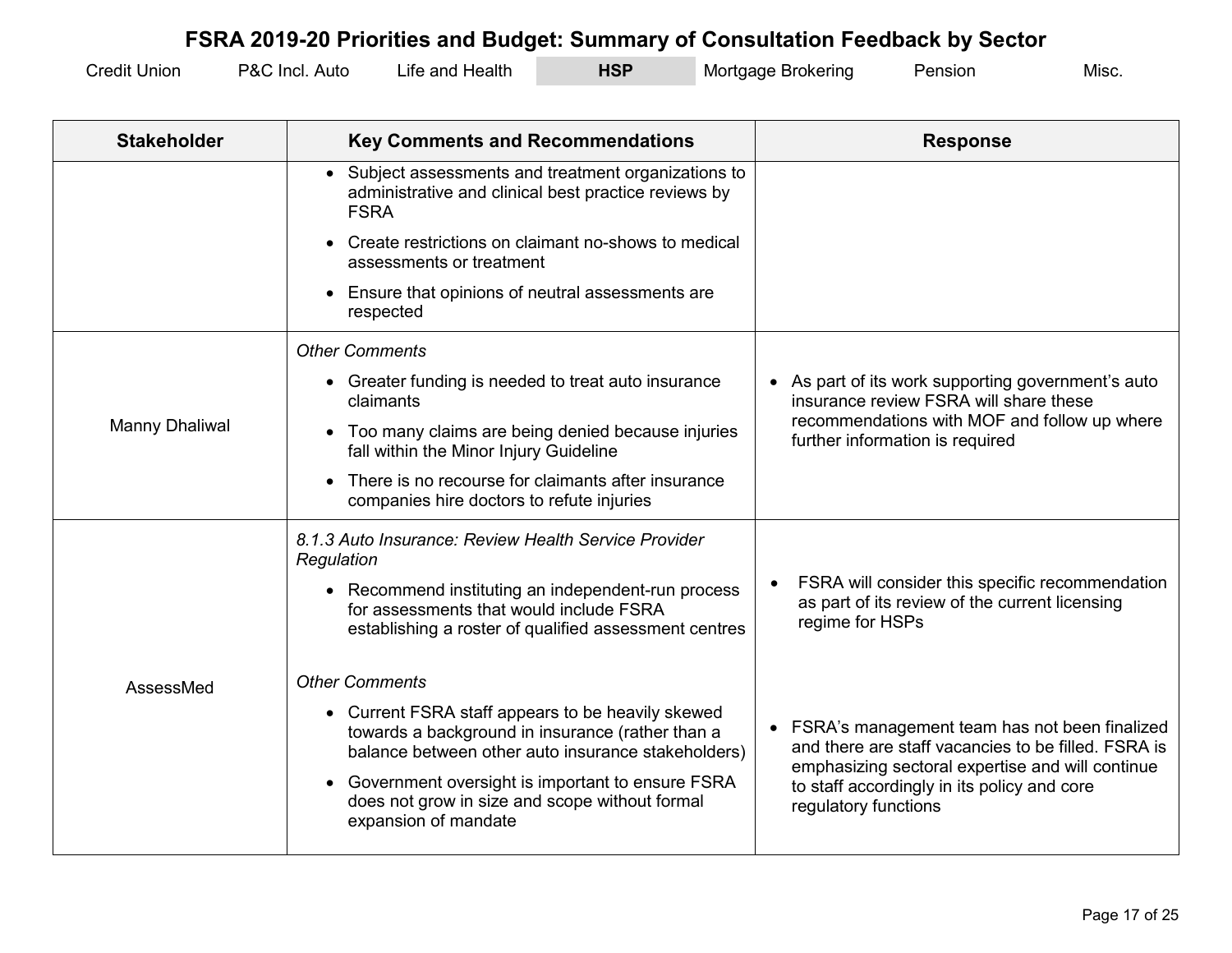| Credit u<br>Unior | P&C '<br>-Incl.<br>Auto | Health<br>⊧and<br>_ıfe. | <b>HSF</b> | → Brokering<br>Mortgage | Pension | Misc. |
|-------------------|-------------------------|-------------------------|------------|-------------------------|---------|-------|
|-------------------|-------------------------|-------------------------|------------|-------------------------|---------|-------|

| <b>Stakeholder</b> | <b>Key Comments and Recommendations</b>                                                                                                                                                                                                               | <b>Response</b>                                |
|--------------------|-------------------------------------------------------------------------------------------------------------------------------------------------------------------------------------------------------------------------------------------------------|------------------------------------------------|
|                    | • Create a position for Superintendent of Auto<br>Insurance as lead staff person on auto insurance<br>issues with Fraud Division; Standards and Auditing<br>Branch; Medical Advisory Committee; and Legal<br>Department supporting the Superintendent | FSRA's executive structure has been finalized. |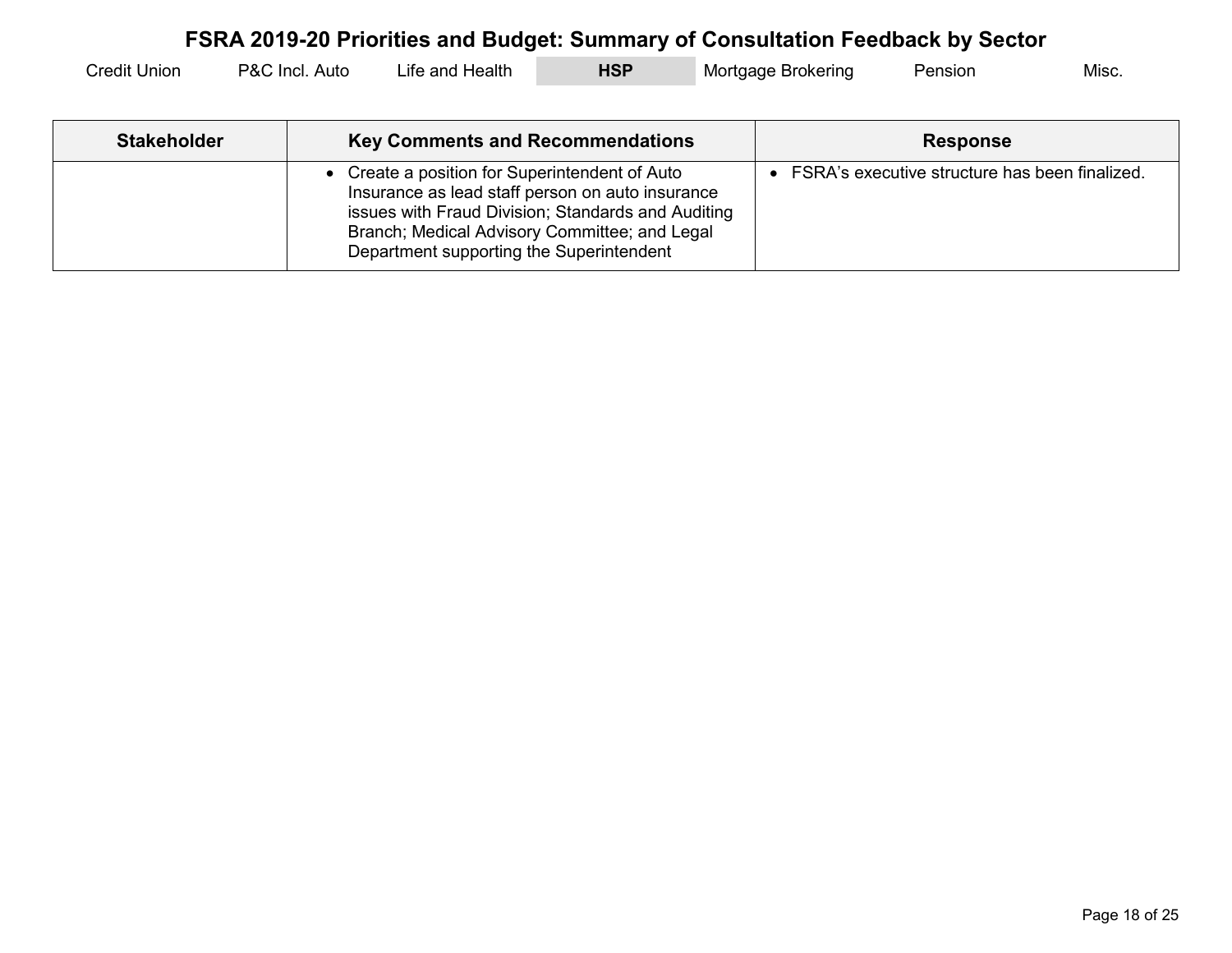#### **Priorities and Budget: Submission Summary by Sector** Credit Union P&C Incl. Auto Life and Health HSP **Mortgage Brokering** Pension

No submissions received.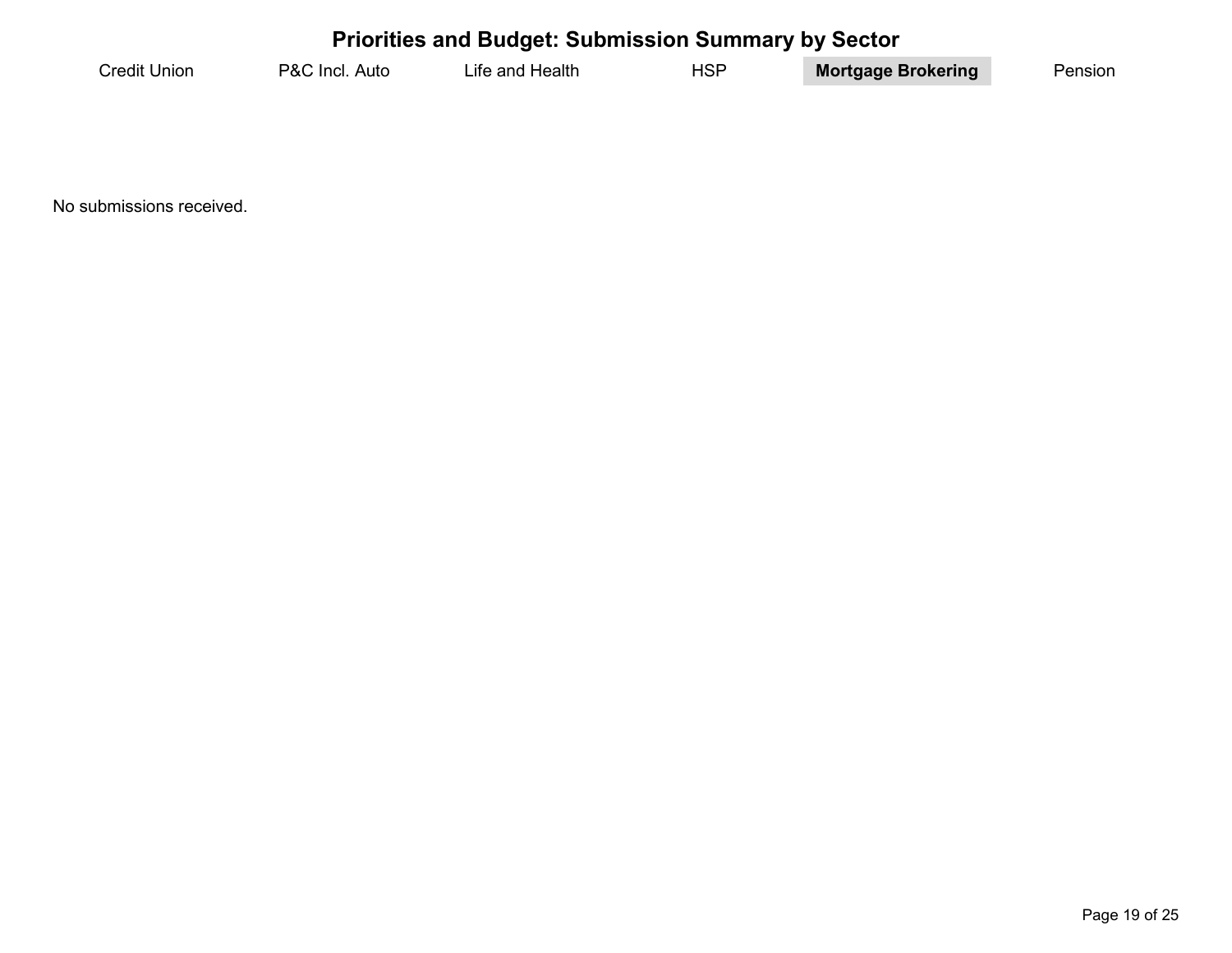| <b>Credit Ur</b><br>Union | P&C Incl<br>Auto | Health<br>and<br>_ıfe i | HSP | Mortgage Brokering | <b>Pension</b> | Misc. |
|---------------------------|------------------|-------------------------|-----|--------------------|----------------|-------|
|---------------------------|------------------|-------------------------|-----|--------------------|----------------|-------|

| <b>Stakeholder</b>                   | <b>Comment</b>                                                                                                                                                                                                                                                                                                                    | <b>Response</b>                                                                                                                                                                        |  |
|--------------------------------------|-----------------------------------------------------------------------------------------------------------------------------------------------------------------------------------------------------------------------------------------------------------------------------------------------------------------------------------|----------------------------------------------------------------------------------------------------------------------------------------------------------------------------------------|--|
|                                      | • Support priorities, budget including<br>increase in staff costs                                                                                                                                                                                                                                                                 |                                                                                                                                                                                        |  |
|                                      | 7.2.4 Regulatory Effectiveness:<br><b>Enhancing Stakeholder Collaboration</b>                                                                                                                                                                                                                                                     |                                                                                                                                                                                        |  |
| Ontario<br>Teachers'<br>Pension Plan | • Welcome increased collaboration<br>between FSRA and MOF and<br>encourage these discussions to<br>involve pension plan administrators to<br>ensure barriers are appropriately<br>identified and addressed and to<br>identify legislative changes that could<br>reorient the PBA to better support a<br>principles-based approach | FSRA recognizes the value of collaboration with pension stakeholders and MOF<br>and will look for opportunities to facilitate discussion with these groups                             |  |
|                                      |                                                                                                                                                                                                                                                                                                                                   |                                                                                                                                                                                        |  |
|                                      | Support priorities and encourage FSRA<br>to:                                                                                                                                                                                                                                                                                      | Implementing a relationship model for large/JSPP plans is a FSRA priority,<br>$\bullet$<br>outlined in 8.5.1 Pension: Support Plan Evolution                                           |  |
|                                      | Implement proposed relationship<br>$\bullet$<br>model for larger plans/JSPPs                                                                                                                                                                                                                                                      | • FSRA is committed to retaining and recruiting staff with sectoral expertise as<br>well as effective collaboration with stakeholders. This is highlighted in 7.2.2                    |  |
|                                      | Ensure that FSRA rule-making in<br>$\bullet$<br>the pension sector is supported by                                                                                                                                                                                                                                                | Regulatory Effectiveness: Sectoral Expertise and 7.2.4 Regulatory<br>Effectiveness: Enhancing Stakeholder Collaboration.                                                               |  |
| <b>OMERS</b>                         | pension experts                                                                                                                                                                                                                                                                                                                   | It is expected that the pension area will provide substantive pension expertise to<br>$\bullet$<br>the organization (including identifying barriers to innovation) and that the policy |  |
|                                      | Include pension specific expertise in<br>$\bullet$<br>the proposed Innovation Office                                                                                                                                                                                                                                              | function and innovation office will be the process owners (with less intense<br>pension expertise)                                                                                     |  |
|                                      | Engage those in the pension sector<br>$\bullet$<br>to help identify legal and regulatory<br>barriers to innovation and develop<br>and promote ways to adapt the<br>regulatory regime to foster<br>innovation                                                                                                                      |                                                                                                                                                                                        |  |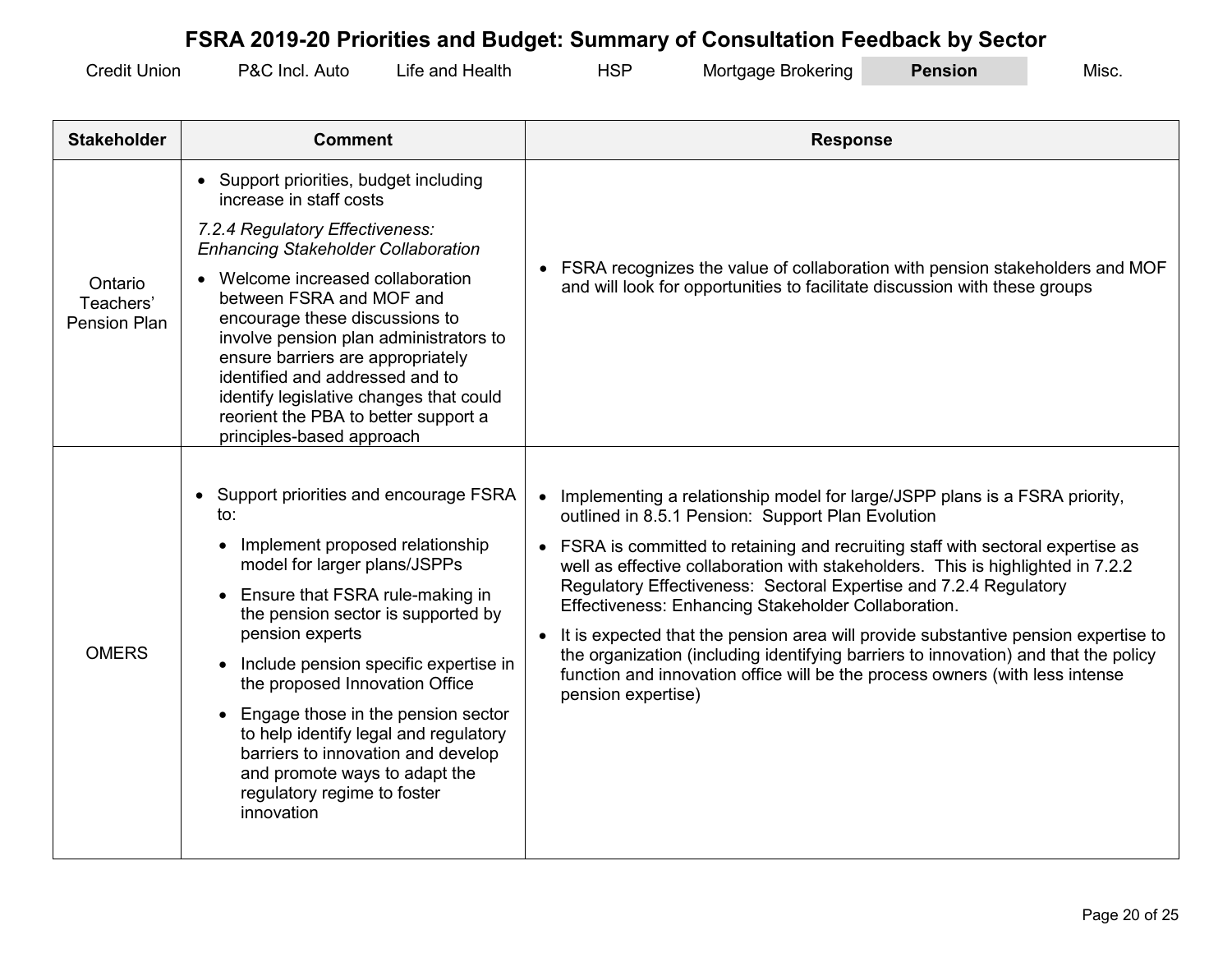| <b>Credit Union</b> | P&C Incl. Auto | Life and Health | <b>HSP</b> | Mortgage Brokering | <b>Pension</b> | Misc. |
|---------------------|----------------|-----------------|------------|--------------------|----------------|-------|
|---------------------|----------------|-----------------|------------|--------------------|----------------|-------|

| <b>Stakeholder</b>                       | <b>Comment</b>                                                                                                                                                                                                                                                                    | <b>Response</b>                                                                                                                                                                                                                                                                                                                                                                                                                               |
|------------------------------------------|-----------------------------------------------------------------------------------------------------------------------------------------------------------------------------------------------------------------------------------------------------------------------------------|-----------------------------------------------------------------------------------------------------------------------------------------------------------------------------------------------------------------------------------------------------------------------------------------------------------------------------------------------------------------------------------------------------------------------------------------------|
|                                          | • Continue proactive and<br>collaborative approach with the<br>pension sector                                                                                                                                                                                                     |                                                                                                                                                                                                                                                                                                                                                                                                                                               |
|                                          | Institute proposed increase of five<br>$\bullet$<br>senior staff positions for the sector<br>and continue to look for<br>opportunities to build pension<br>expertise in the organization                                                                                          | In its approach to burden reduction, FSRA will articulate and seek input on<br>guiding principles to guide the approach. With respect to 8.5.1, Support Plan<br>Evolution, FSRA will develop and solicit feedback on the principles that will<br>guide changes to the process and structures to enable increased plan flexibility                                                                                                             |
|                                          | <b>7 Burden Reduction</b>                                                                                                                                                                                                                                                         |                                                                                                                                                                                                                                                                                                                                                                                                                                               |
|                                          | • Establish balanced and principles-<br>based approach for the pension sector<br>that reflects FSRA's statutory<br>objectives to promote good<br>administration of pension plans and<br>protect and safeguard the pension<br>benefits and rights of pension plan<br>beneficiaries |                                                                                                                                                                                                                                                                                                                                                                                                                                               |
|                                          | • Support priorities                                                                                                                                                                                                                                                              |                                                                                                                                                                                                                                                                                                                                                                                                                                               |
|                                          | 5.3 Sector Budgets                                                                                                                                                                                                                                                                |                                                                                                                                                                                                                                                                                                                                                                                                                                               |
| Healthcare of<br>Ontario<br>Pension Plan | Concerned about disproportionate<br>impact of fee model on large Ontario<br>plans and members                                                                                                                                                                                     | • Regarding your comments on the fee rule, removal of the maximum assessment<br>(i.e., cap) ensures that the pension sector fee assessments appropriately reflect<br>the best estimate of the cost of regulating these plans. Please see page 27 of<br>the Summary of Comments Received and FSRA Responses which forms<br>Appendix B to the Notice and Request for Further Comment on the Proposed<br>FSRA Rule 2019-001 Assessments and Fees |
|                                          | 7.2.1: Regulatory Effectiveness:<br><b>Protecting the Public Interest</b>                                                                                                                                                                                                         | at https://www.fsrao.ca/assets/consultations/FSRA_Rule_2019-<br>001 EN 20190204.pdf                                                                                                                                                                                                                                                                                                                                                           |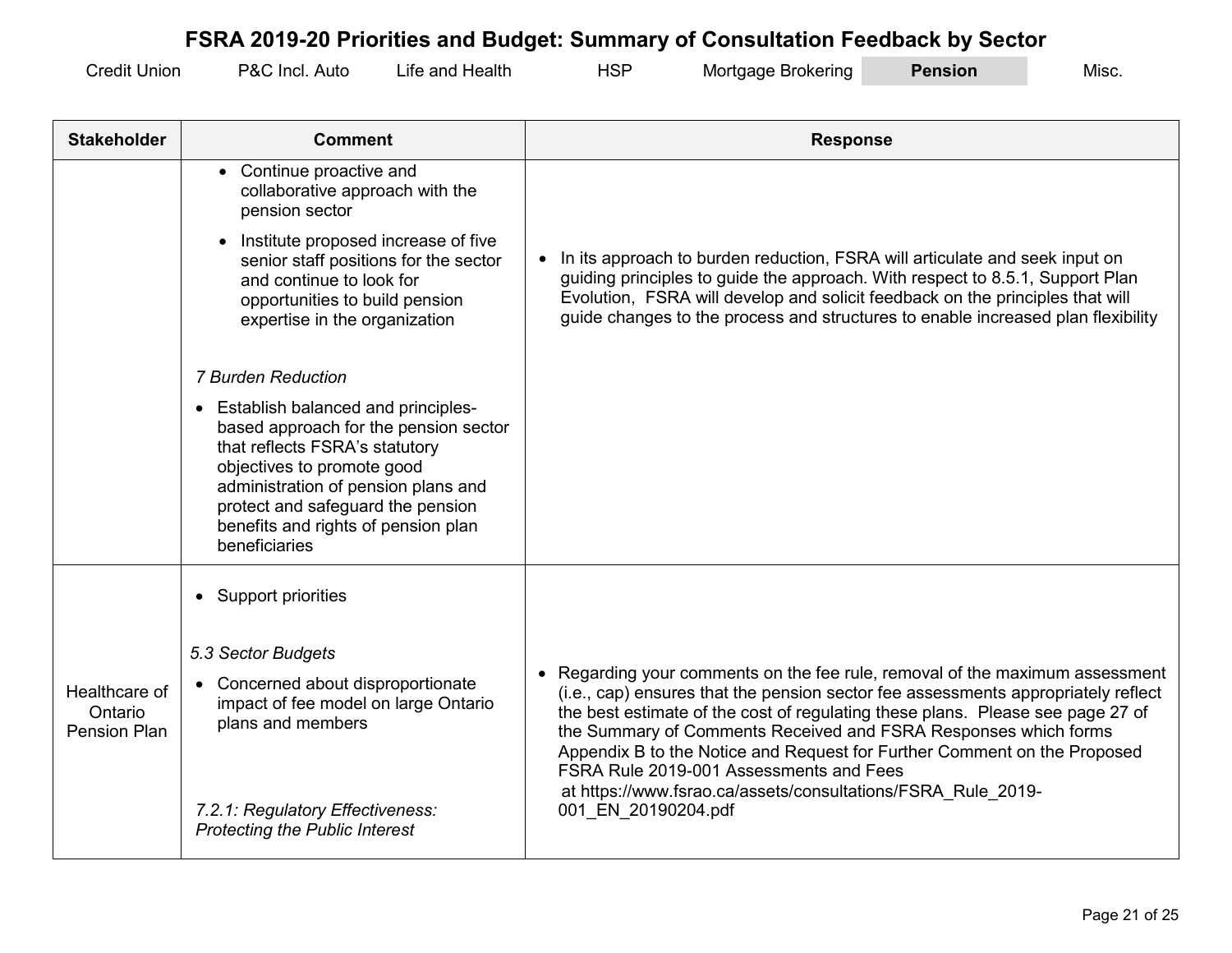| .<br>Credit<br>Union | PAC<br>Auto<br><b>Incl</b> | ⊣ealth<br>and<br>.ıte | ப்வா<br>ାଠା | Mortgage<br>Brokering | <b>nsion</b> | Misc |
|----------------------|----------------------------|-----------------------|-------------|-----------------------|--------------|------|
|----------------------|----------------------------|-----------------------|-------------|-----------------------|--------------|------|

| <b>Stakeholder</b> | <b>Comment</b>                                                                                                                                                                                                                                                                                                                                                                                                                                              | <b>Response</b>                                                                                                                                                                                                                                                                                                                            |
|--------------------|-------------------------------------------------------------------------------------------------------------------------------------------------------------------------------------------------------------------------------------------------------------------------------------------------------------------------------------------------------------------------------------------------------------------------------------------------------------|--------------------------------------------------------------------------------------------------------------------------------------------------------------------------------------------------------------------------------------------------------------------------------------------------------------------------------------------|
|                    | • Balance the objective of member<br>protection with the promotion of the<br>security, growth and sustainability of<br>the pension system in Ontario. Pursue<br>opportunities to prevent the further<br>decline of sustainable defined benefit<br>plans; influence the expansion of<br>pension plan coverage in Ontario and<br>advance Ontario plans' internationally-<br>recognized best practices in<br>governance, administration and risk<br>management | • FSRA to add reference in 7.2.1 to importance of balancing member protection<br>while ensuring the financial sustainability, viability and growth of the pension<br>sector and recognizing that the nature and type of plan may require a<br>differentiated approach.                                                                     |
|                    | • Support or lead initiatives to encourage<br>financial literacy and best practices for<br>members. Focus on updating policies<br>and standards re member disclosure<br>(e.g., annual/biennial statements) in a<br>plain language style allowing non-<br>traditional delivery and formats.                                                                                                                                                                  | For the pension sector, FSRA will move towards enabling members to make<br>well-informed decisions (meaning, moving away from checklist compliance in<br>member disclosures and option statements towards plain language,<br>understandable and practical communications)                                                                  |
|                    | • Improve asset transfer process through<br>discretion and member-focused service<br>standards and disclosure requirements                                                                                                                                                                                                                                                                                                                                  | Pension Priority 8.5.1: Support Plan Evolution reflects FSRA's focus on<br>supporting the asset transfer process                                                                                                                                                                                                                           |
|                    | 7.2.3: Regulatory Effectiveness: Enable<br>Innovation                                                                                                                                                                                                                                                                                                                                                                                                       |                                                                                                                                                                                                                                                                                                                                            |
|                    | • Reduce or eliminate barriers to<br>conducting all pension transactions<br>online                                                                                                                                                                                                                                                                                                                                                                          | As noted in 7.1.1, FSRA will seek to use cost-benefit analysis to evaluate<br>whether guidance is necessary or could be improved, enhanced (e.g.,<br>streamlined), or eliminated, consulting with industry to prioritize for greatest<br>impact. Where legislative changes are recommended or required, they would<br>be considered by MOF |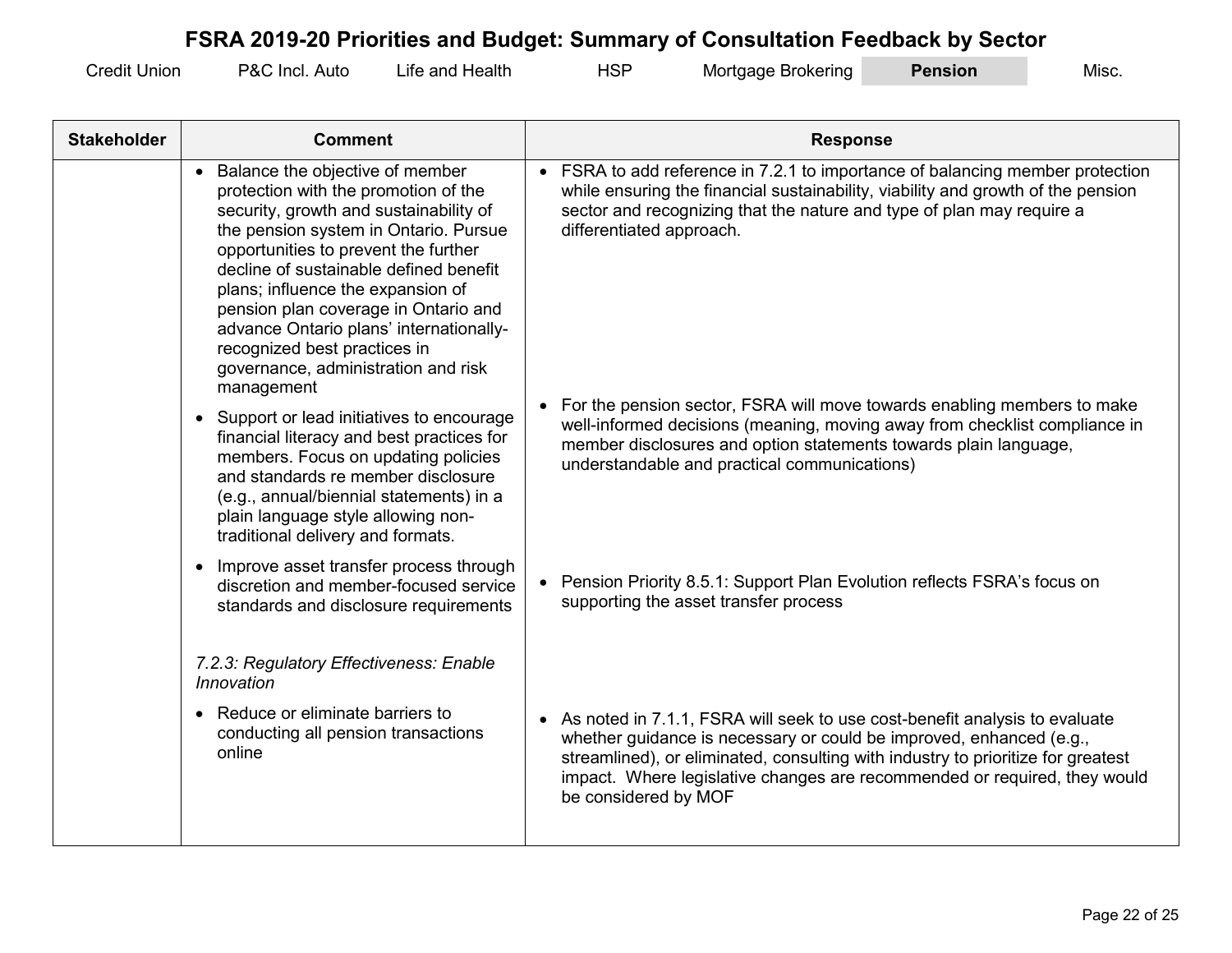| <b>Credit Union</b> | P&C Incl.<br>Auto | Life and Health | HSF | Mortgage Brokering | <b>Pension</b> | Misc. |
|---------------------|-------------------|-----------------|-----|--------------------|----------------|-------|
|---------------------|-------------------|-----------------|-----|--------------------|----------------|-------|

| <b>Stakeholder</b> | Comment                                                                                                                                                                                                                                                                                       | <b>Response</b>                                                                                                                                                                                                                                                                                                                                                                                                                             |
|--------------------|-----------------------------------------------------------------------------------------------------------------------------------------------------------------------------------------------------------------------------------------------------------------------------------------------|---------------------------------------------------------------------------------------------------------------------------------------------------------------------------------------------------------------------------------------------------------------------------------------------------------------------------------------------------------------------------------------------------------------------------------------------|
|                    | 7.2.4: Regulatory Effectiveness:<br><b>Enhancing Stakeholder Collaboration</b><br>Balance Ontario-specific solutions and<br>results which achieve greater<br>consistency across jurisdictions in<br>Canada to reduce burdens for multi-<br>jurisdictional plan sponsors and<br>administrators | In establishing consultation / industry groups for the pension sector, and in its<br>attempts to collaborate and harmonize with other regulators, FSRA will solicit<br>feedback to ensure that the new formation acknowledges the diverse needs of<br>different plan types and member categories to support a principles-based<br>approach and a more flexible approach to policy interpretation, guidance, Rule-<br>Making and regulations |